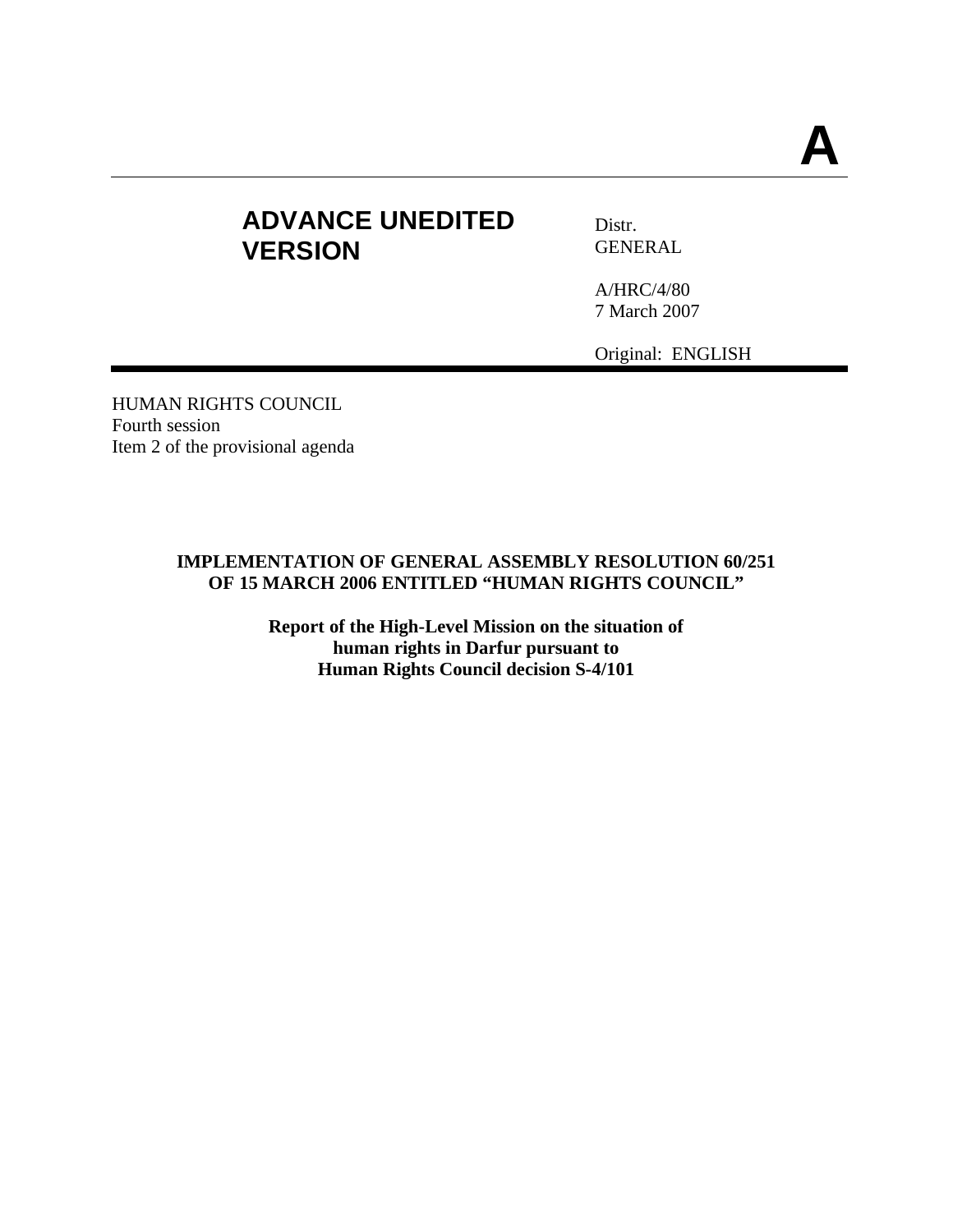#### **EXECUTIVE SUMMARY**

- 1. Mandated by Human Rights Council decision S-4/101 to assess the human rights situation in Darfur and the needs of the Sudan in this regard, members of the High-Level Mission on the situation of human rights in Darfur carried out their programme of work from 5 February 2007 to 5 March 2007 in Geneva, Addis Ababa, N'Djamena, Abeche and the refugee camps of Eastern Chad, meeting hundreds of relevant persons, reviewing thousands of pages of documents, assessing the human rights situation and corresponding needs, and preparing its report to the Human Rights Council.
- 2. Having determined that the effective protection of civilians in Darfur was the central issue at hand, and that the most appropriate framework for addressing this question was the framework of international human rights and humanitarian law, the Mission decided to employ an analysis drawn from the *responsibility to protect*. Confirming that the Sudan has accepted the responsibility to protect, the Mission proceeds to an assessment of the situation in Darfur, noting the complex historical, economic, political and other causes of the conflict. With the emergence of armed rebellion in the region, and the recruitment by the Government of proxy militias to respond to the rebellion, civilians emerged as the primary targets and victims. Government forces often acted in concert with Janjaweed/militia, including in violations of human rights. Rebel movements also engaged in human rights abuses. Armed banditry and criminal activities have increased significantly.
- 3. Numerous efforts by the international community have not been successful in ending the conflict. Rebel movements have become increasingly fragmented and abuses have continued. Even after the signing of the DPA, war continues and the human rights situation has further deteriorated. Today, millions are displaced, at least 200,000 are dead, and conflict and abuse are spilling over the border into Chad. Making matters worse, humanitarian space continues to shrink, and humanitarian and human rights actors are increasingly targeted. Killing of civilians remains widespread, including in large-scale attacks. Rape and sexual violence are widespread and systematic. Torture continues. Arbitrary arrest and detention are common, as is repression of political dissent, and arbitrary restrictions on political freedoms.Mechanisms of justice and accountability where they exist are under-resourced, politically compromised, and ineffective. The region is heavily armed, further undercutting the rule of law, and meaningful disarmament and demobilization of the Janjaweed, other militia and rebel movements is yet to occur. Darfur suffers from longstanding economic marginalization and underdevelopment, and the conflict has resulted in further impoverishment. As violations and abuses continue unabated, a climate of impunity prevails.
- 4. For its part, the international community, acting through the UN and the AU, has intervened with diplomatic, humanitarian, human rights and development assistance, but the vast majority of its recommendations remain unimplemented by the Government, and effective protection for civilians is yet to be secured. Critical needs for improving the situation of human rights in Darfur are numerous, and include (1) enhanced protection (2) renewed progress toward peace (3) expanded humanitarian space (4) increased accountability for perpetrators (5) programmes to address root causes (6) efforts to ensure the implementation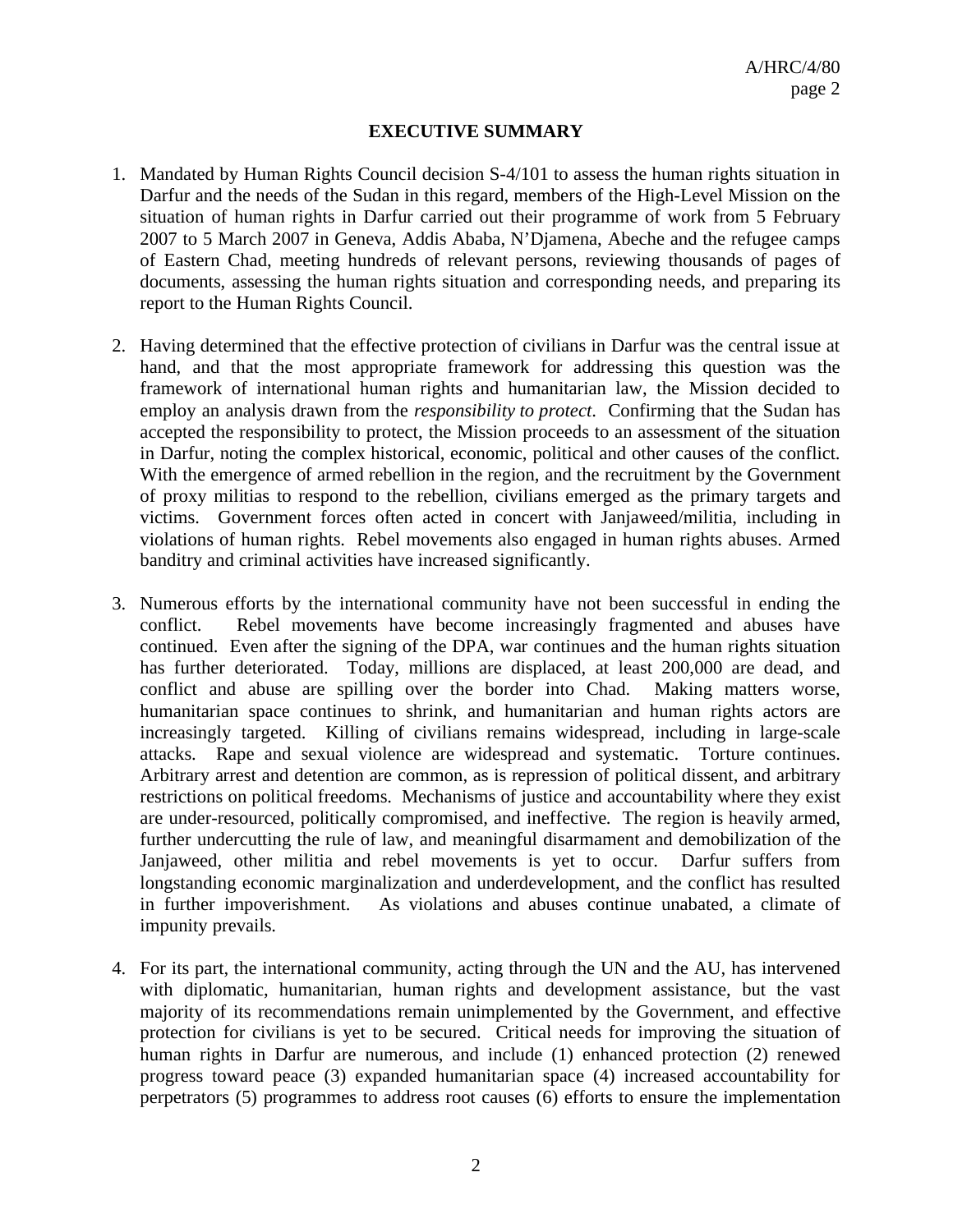of existing recommendations from authoritative human rights bodies; and (7) compensation for the victims of violations of human rights. To these ends, the Mission makes a number of specific recommendations for action by the Human Rights Council, the Government, rebel movements and the international community.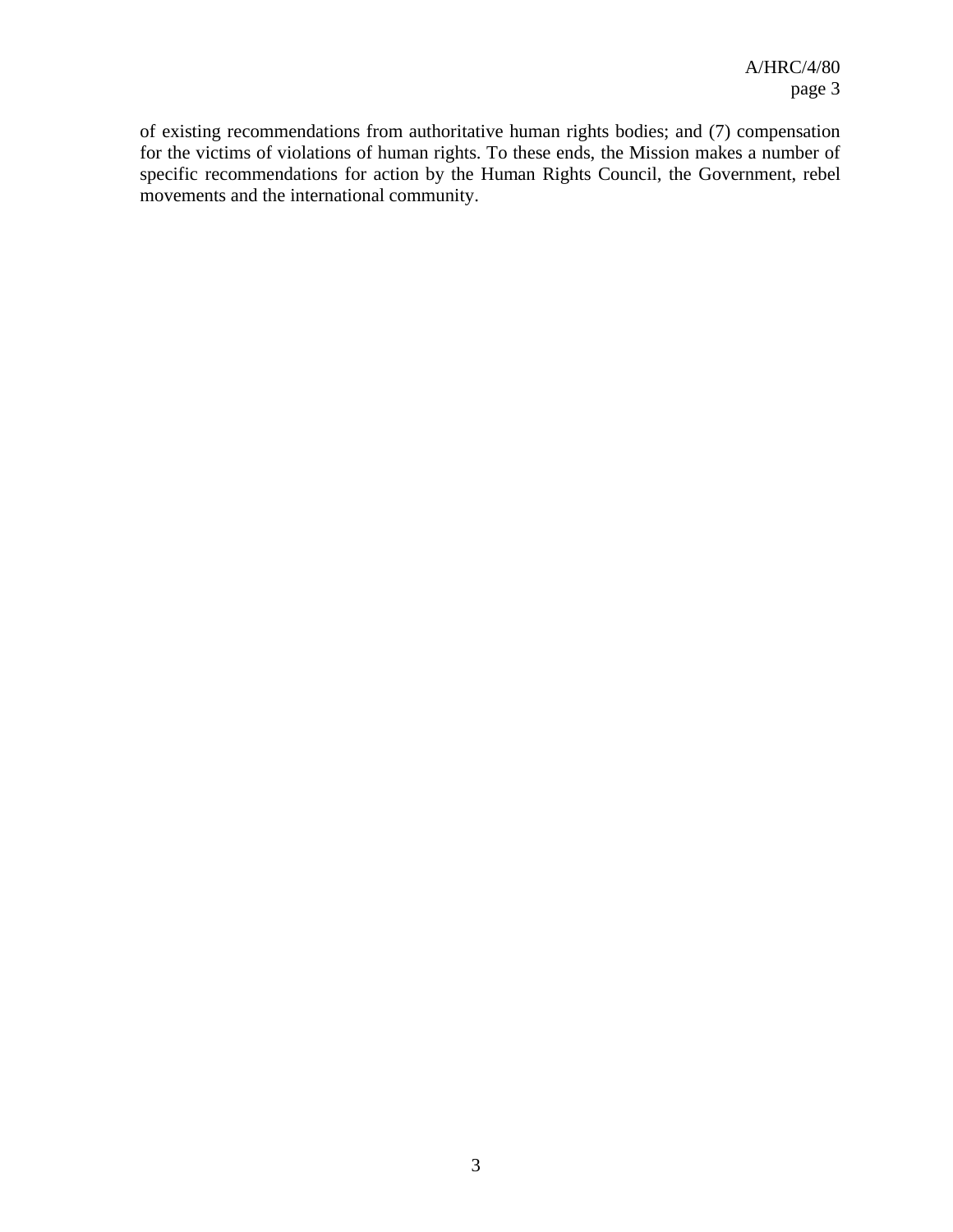## **CONTENTS**

| Paragraphs | Page |
|------------|------|
|------------|------|

| I.   |                                                                                                                    | $1 - 23$                                                                                     | X                                                                          |
|------|--------------------------------------------------------------------------------------------------------------------|----------------------------------------------------------------------------------------------|----------------------------------------------------------------------------|
|      |                                                                                                                    | $1 - 25$                                                                                     | $\mathbf{X}$                                                               |
|      | 1.<br>2.<br>Terms of reference and working methods<br>3.<br>Cooperation of the Government of the Sudan<br>4.<br>5. | $\mathbf{2}$<br>$\overline{2}$<br>$3 - 7$<br>$8 - 12$<br>$13 - 18$<br>$13 - 15$<br>$16 - 17$ | X<br>X<br>$\mathbf{X}$<br>$\mathbf X$<br>$\mathbf{X}$<br>$\mathbf{X}$<br>X |
|      |                                                                                                                    | 18                                                                                           | $\mathbf{x}$                                                               |
|      |                                                                                                                    | $19 - 23$                                                                                    | X                                                                          |
| II.  |                                                                                                                    | $24 - 29$                                                                                    | $\mathbf{X}$                                                               |
|      |                                                                                                                    | $24 - 27$                                                                                    | X                                                                          |
|      |                                                                                                                    | $28 - 29$                                                                                    | $\mathbf{X}$                                                               |
| III. | THE DARFUR PEACE AGREEMENT, THE ENSUING<br>VIOLENCE AND THE RESPONSIBILITY TO PROTECT                              | $30 - 37$                                                                                    | $\mathbf{X}$                                                               |
| IV.  | <b>SUDAN'S ACTION REGARDING</b>                                                                                    | $38 - 43$                                                                                    | $\mathbf{X}$                                                               |
|      | A. Ongoing displacement and interference with                                                                      |                                                                                              |                                                                            |
|      |                                                                                                                    | $44 - 45$                                                                                    | X                                                                          |
|      |                                                                                                                    | $46 - 51$                                                                                    | X                                                                          |
|      |                                                                                                                    | $52 - 53$                                                                                    | X                                                                          |
|      |                                                                                                                    | $54 - 56$                                                                                    | X                                                                          |
|      |                                                                                                                    | 57                                                                                           | X                                                                          |
| V.   | THE INTERNATIONAL COMMUNITY'S                                                                                      |                                                                                              |                                                                            |
|      |                                                                                                                    | $58 - 69$                                                                                    | X                                                                          |
|      |                                                                                                                    | $58 - 63$                                                                                    | X                                                                          |
|      |                                                                                                                    | $64 - 66$                                                                                    | $\mathbf X$                                                                |
|      | C. The responsibility of the international community                                                               |                                                                                              |                                                                            |
|      | to protect the people of Darfur: current status                                                                    | $67 - 69$                                                                                    | X                                                                          |
| VI.  |                                                                                                                    | $70 - 77$                                                                                    | X                                                                          |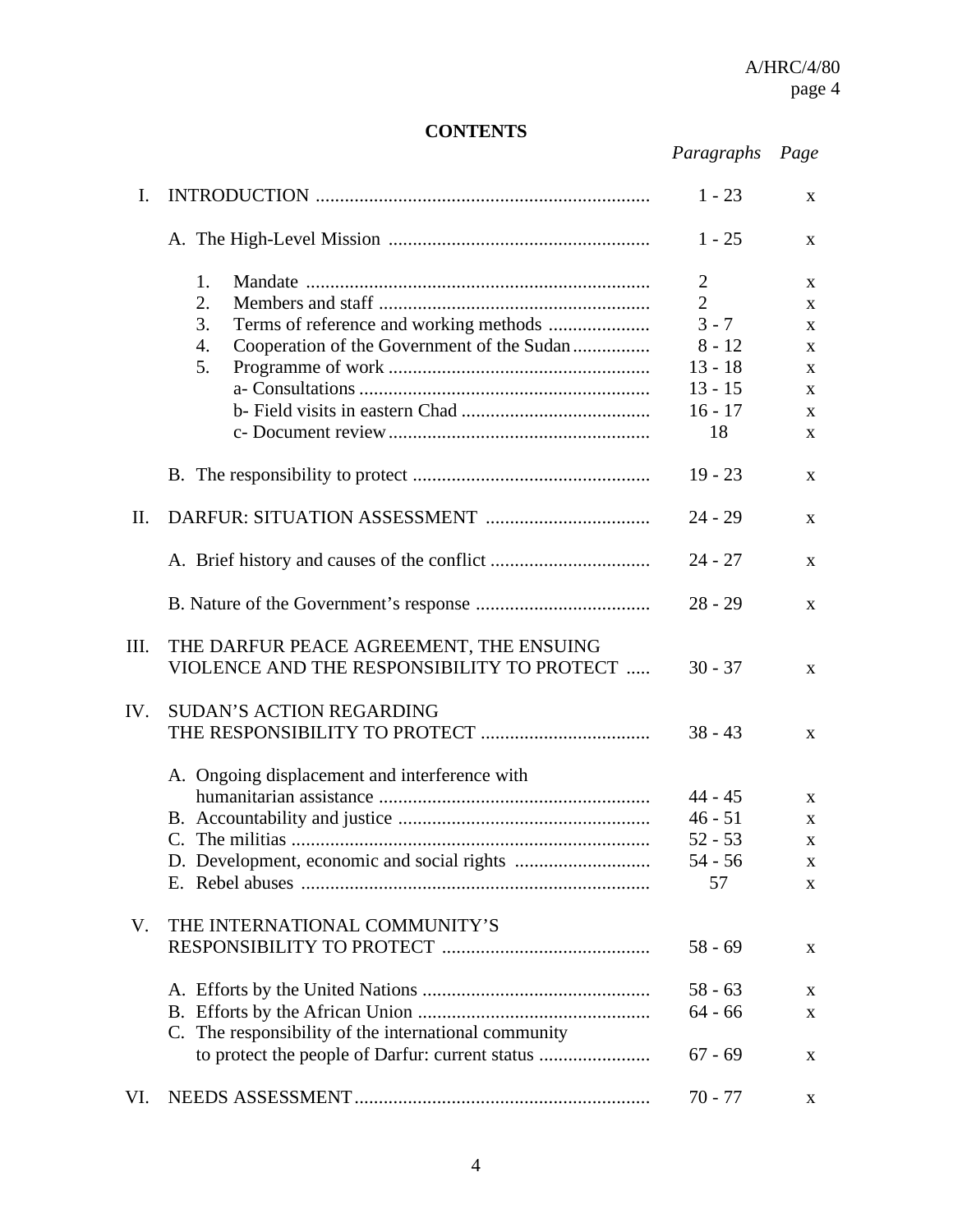|                | 78                                                                             | X |
|----------------|--------------------------------------------------------------------------------|---|
|                |                                                                                | X |
|                |                                                                                |   |
|                | 1. Recommendations to the Human Rights Council                                 | X |
|                | 2. Recommendations to the Government of the Sudan                              | X |
|                | 3. Recommendations to armed rebel movements in Darfur                          | X |
|                | 4. Recommendations to the international community                              | X |
| <b>Annexes</b> |                                                                                |   |
|                | I. Decision adopted by the Human Rights Council at its fourth special session. | X |
|                |                                                                                | X |
|                | X                                                                              |   |
|                | X                                                                              |   |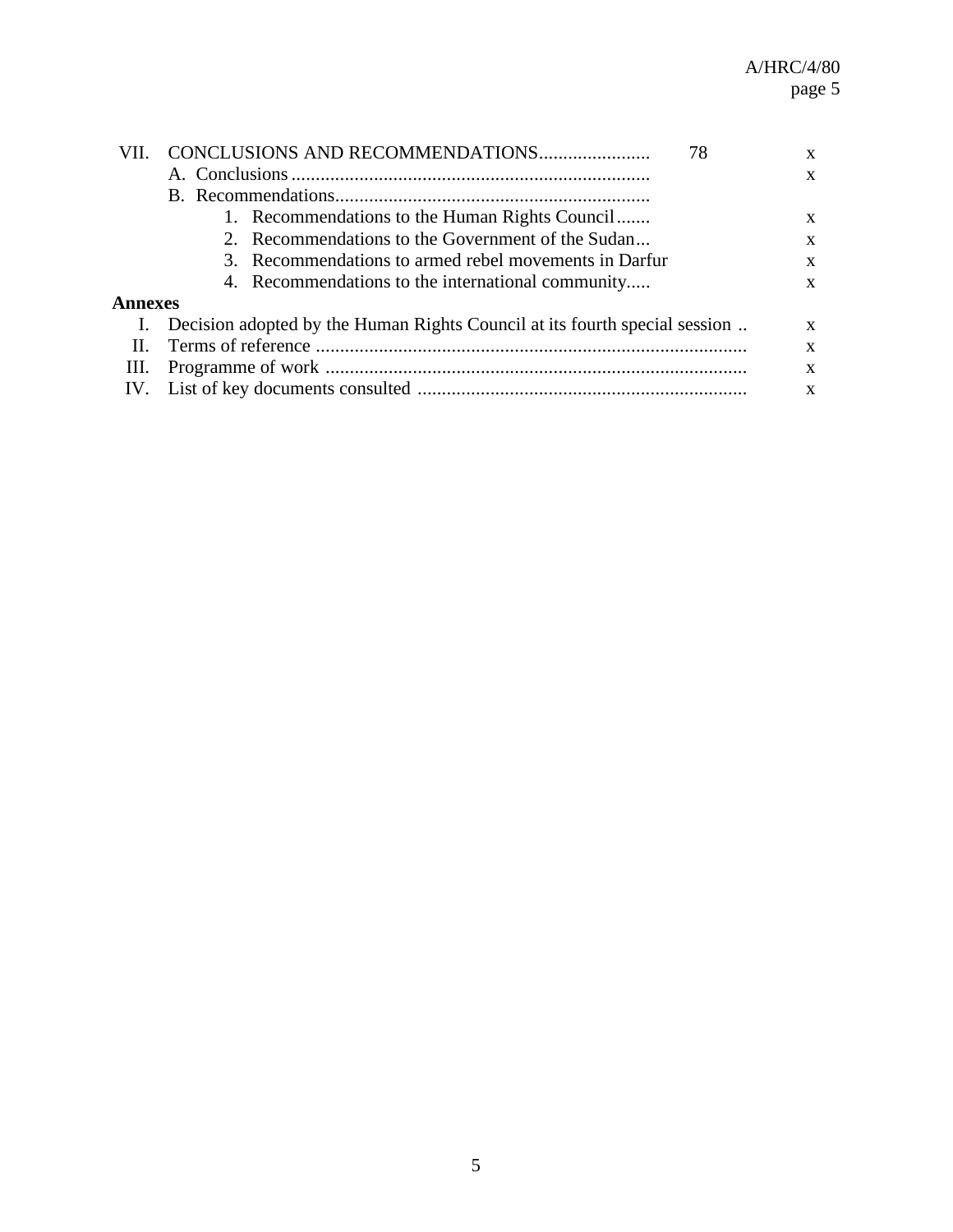### **I- INTRODUCTION**

### **A- The High-level Mission**

#### **1. Mandate**

1. On 13 December 2006, at its fourth special session, the Human Rights Council (HRC) adopted by consensus decision S-4/101 on the situation of human rights in Darfur, in which it decided to dispatch a High-Level Mission (HLM) with the mandate "to assess the human rights situation in Darfur and the needs of the Sudan in this regard . . . and to report to the Council at its fourth session to be held from 12 March to 5 April 2007."

#### **2. Members and Staff**

2. On 26 January 2007, HRC President, Ambassador Luis Alfonso de Alba announced the appointment of the members of the Mission. The members, serving in their personal capacities, included Professor and Nobel Peace Laureate Jody Williams (Head of Mission), Professor Bertrand Ramcharan, the Honorable Mart Nutt, H.E. Ambassador Makarim Wibisono, H.E. Ambassador Patrice Tonda, as well as the Special Rapporteur on the situation of human rights in the Sudan, Dr. Sima Samar. On 14 February 2007, H.E. Ambassador Makarim Wibisono discontinued his participation in the mission and thus did not take part in the preparation of this report. The HLM was supported and accompanied by a team of staff appointed by the High Commissioner for Human Rights. The members of the Mission would like to express their appreciation to the members of the OHCHR secretariat for their extreme professionalism and dedication to the successful completion of the Mission.

#### **3. Terms of reference and working methods**

- 3. Convening on 5 February in Geneva, the HLM adopted its terms of reference, focusing on our mandate "to assess the human rights situation in Darfur, and the needs of the Sudan in this regard, and to report to the Council at its fourth session." We determined that assessing the situation did not require a human rights fact-finding mission, as such. Volumes of documentation of abuses of human rights and international humanitarian law (IHL) in Darfur from early 2003 to today are abundant. Therefore, for our assessment, we meant to gather as much information on the current situation from as many sources as possible. Our intention was then to give our collective informed perspective on the human rights situation in Darfur.
- 4. We understood assessing the needs of the Sudan vis-à-vis the human rights situation in Darfur to include needs of the Government of the Sudan, civil society and affected communities and individuals that the Government, in the first instance, has the responsibility to protect. We noted that the HRC decision welcomed the signing of the Darfur Peace Agreement (DPA), urged its full implementation and called upon nonsignatories to sign and all parties to observe the ceasefire. The DPA was negotiated in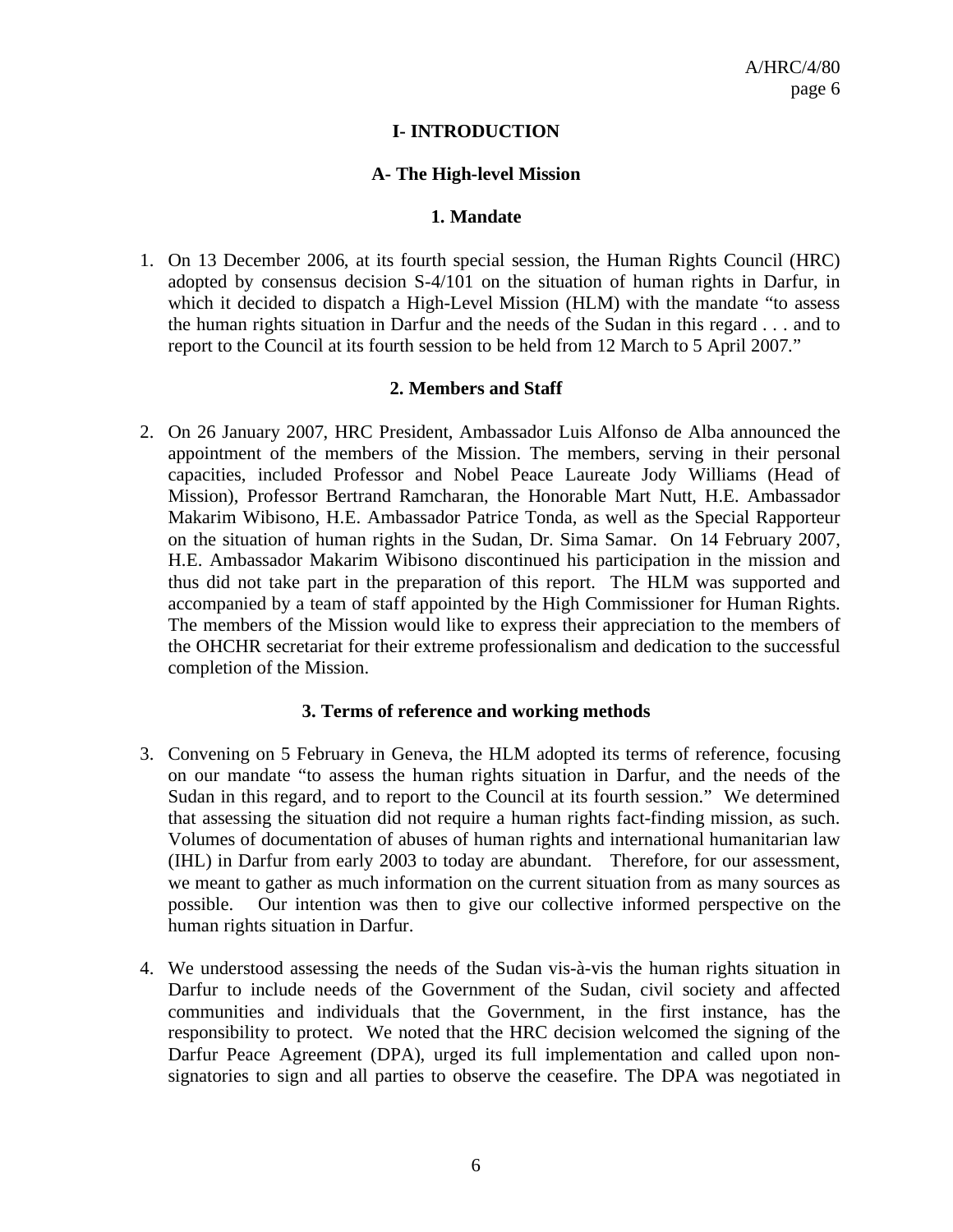2005, and signed on 5 May 2006. We therefore decided that our assessment of the situation would primarily focus on the period from January 2005 to March 2007.

- 5. We convened in Geneva from 5 to 9 February to begin our work planning and consultation. While in Geneva, we consulted a number of organizations and individuals and reviewed relevant documentation. Planning our programme, we decided that our work outside of Geneva would take place from 10 to 21 February, and that we would reconvene in Geneva from 26 February to 2 March to draft our report.
- 6. In considering our travel programme, we determined that priority should be given to visits to Khartoum, Darfur, Addis Ababa, and eastern Chad. In Khartoum, we hoped to meet with senior government officials, UN and AMIS personnel, and representatives of civil society. In Darfur, we intended to meet victims, witnesses and key parties. In Addis Ababa, seat of the Africa Union, we sought to meet senior AU officials, given the vital role of the AU in addressing the Darfur crisis. Finally, given that hundreds of thousands of Darfurians now reside in refugee camps and communities in eastern Chad, we thought it important for some of our members to also visit those areas to meet directly with witnesses and victims, many of whom are recent arrivals from Darfur. This was particularly advisable given the critical security situation in Darfur, and the consequent greater access to and freedom of expression of those residing in Chad.
- 7. We decided that our report to the Human Rights Council would include a situation assessment and a needs assessment along with specific recommendations to the Council, to the Government of the Sudan, to the rebels, and to the international community toward stopping violations of human rights and alleviating the acute suffering of the people of Darfur.

## **4. Cooperation of the Government of the Sudan**

- 8. Decision S-4/101 had welcomed Sudanese cooperation with the Special Rapporteur on the situation of human rights in the Sudan and called upon the government to "continue and intensify its cooperation with the Human Rights Council, its mechanisms, and the Office of the High Commissioner for Human Rights." Unfortunately, the Sudanese authorities did not issue visas for the Mission to enter the Sudan.
- 9. UN Secretary General Ban Ki-moon had the opportunity to discuss the HLM with President Bashir while at the AU Summit in Addis Ababa on 29-30 January and received his personal commitment and assurance that the Sudan would fully cooperate with the Mission as constituted.
- 10. The HLM applied for Sudanese, Ethiopian and Chadian visas in Geneva. Problems with visas for the Sudan arose immediately. Departing as planned on 10 February for Addis Ababa to continue our programme of work, we hoped that ongoing efforts on our behalf would result in Sudanese visas being issued while we were carrying out the Addis leg of our programme.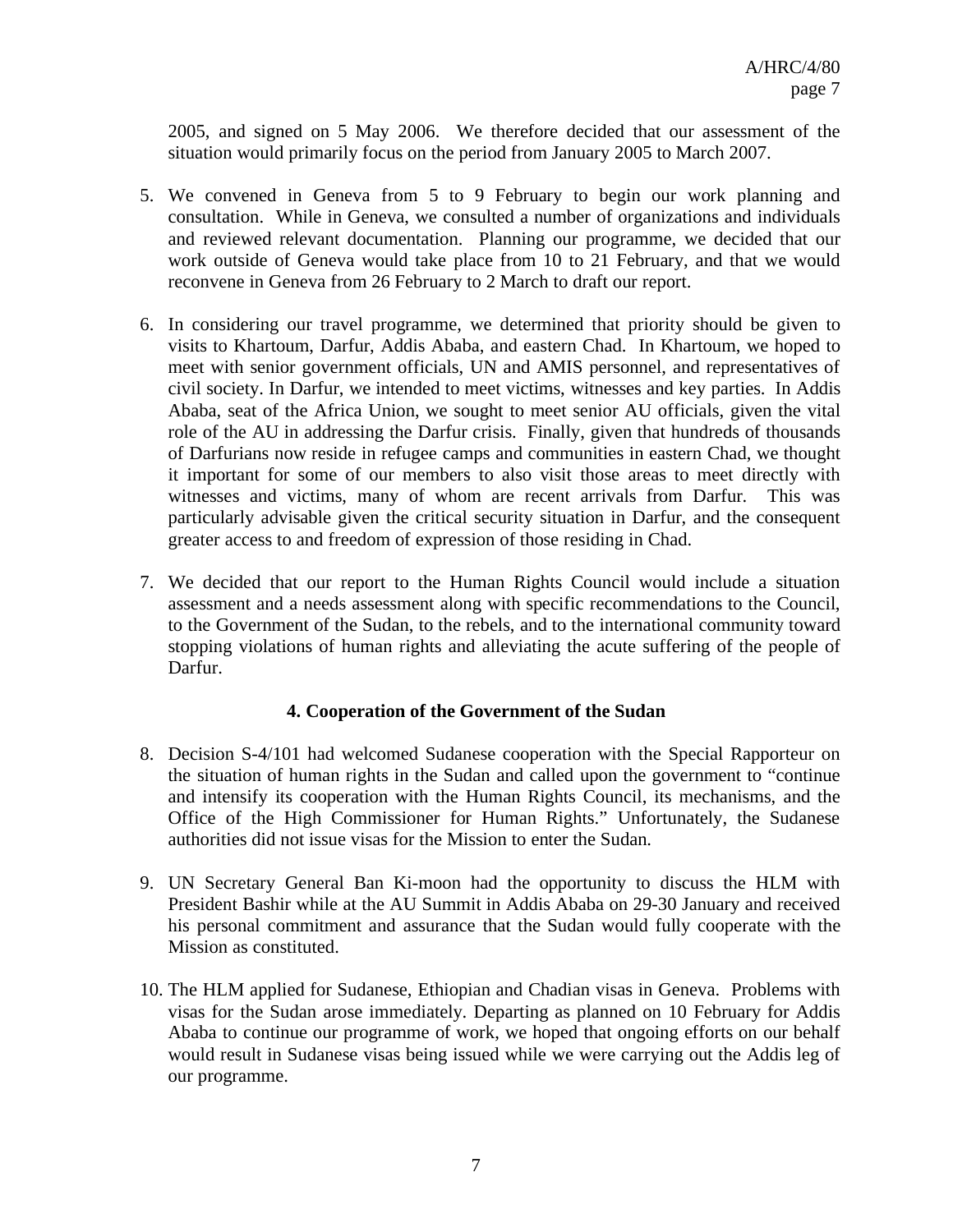- 11. On 14 February, when we had planned to begin our work in the Sudan (in accordance with our programme of work), we still had no visas. The continuing delay was creating significant logistical and planning challenges to our Mission. Nevertheless, in a spirit of cooperation, and before changing our tickets from the Sudan to Chad that afternoon, we made a final, unsuccessful attempt to secure visas.
- 12. All in all, more than a dozen attempts over the twenty-day period from 26 January through 14 February 2007 were made in Geneva, Addis Ababa and Khartoum to obtain our visas and secure the cooperation of the Government of the Sudan. Upon our return to Geneva, we continued to offer cooperation, seeking briefings and information from Government officials, but to no avail.

#### **5. Programme of work**

#### **a- Consultations**

- 13. In Geneva, we had more than thirty consultations with representatives of UN Agencies, former senior UN officials in Sudan, the International Committee of the Red Cross, international and Darfurian human rights organizations, human rights representatives from Darfur, and international humanitarian organizations, as well as with Darfur researchers. The HLM also met with the High Commissioner for Human Rights, the President of the Human Rights Council, and the Executive Director of the Commission of Inquiry for Darfur and other OHCHR staff. We held discussion as well with UN Special Envoy Jan Eliasson and AU Special Envoy Salim Ahmed Salim. Members of the Mission also met three times with the Ambassador of the Sudan in Geneva, and with Ambassadors from the African Union, with the Coordinator and other representatives of the EU and with the Eastern European group.
- 14. In Addis Ababa, we were briefed by officials of the African Union, led by the Commissioner for Peace and Security. We also received military and police briefings from AMIS. We spoke with individuals from Darfur including a former Governor and the head of a Darfurian human rights organization. The HLM met with the ECA Acting Executive Secretary, and subsequently with representatives of the ECA's Working Group on Darfur, and with a member of the UN Panel of Experts of the Sanctions Committee of the Security Council. The HLM was also able to consult at length with the acting Special Representative of the UN Secretary General for the Sudan.
- 15. Arriving in N'Djamena, members of the Mission met with the UN Country Team, as well as with representatives of rebel movements including the Justice and Equality Movement (JEM) and the secretariat of the National Redemption Front (NRF). The Mission also discussed the case of Suleiman Jamous with advocates on his behalf. In Abeche, we also had numerous discussions with UNICEF, UNHCR, and OCHA representatives, working both with Darfurian refugees and Chadians displaced by militia incursions from Darfur.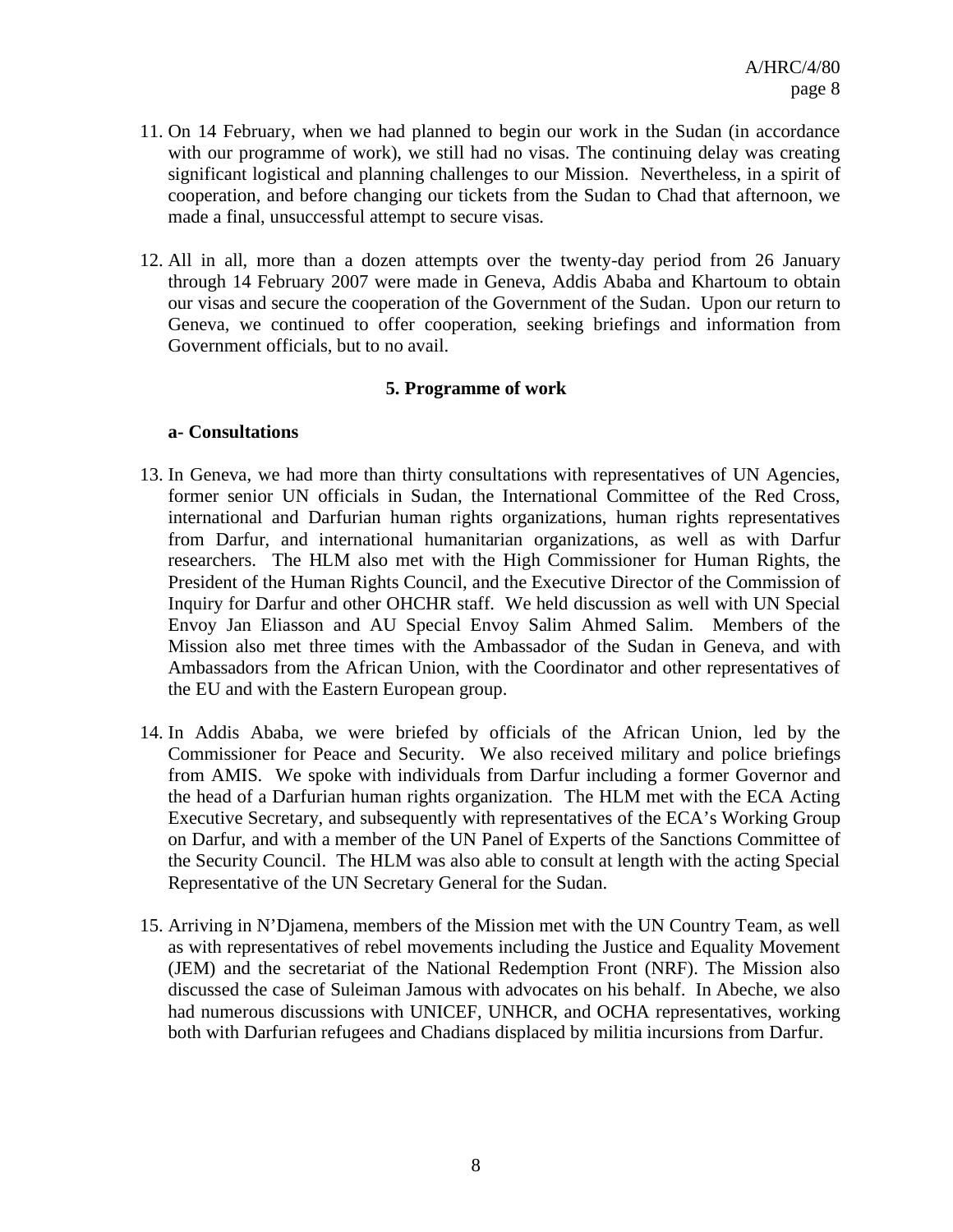### **b- Field Visits in Eastern Chad**

- 16. In Gaga Refugee Camp, UNHCR and the camp leadership provided a general briefing of the refugee situation in eastern Chad**,** as well as on Gaga itself. Opened in May 2005, the camp houses more than 13,000 refugees from Darfur, most of whom have arrived in the past year. Gaga receives newly arriving refugees on a daily basis. Following this introductory meeting, the Mission divided itself into three teams, the first meeting with a cross-section of the camp's refugees, another with refugees who had undergone torture, and a third with a group of women refugees. Members of the Mission heard first hand accounts of violations suffered by residents.
- 17. In Breidjing Camp, which opened in May 2005, and houses more than 29,000 people, Members of the Mission held a general meeting with 70 camp leaders and residents, including both men and women. Subsequently, we again divided into three teams, the first meeting with a group of about thirty women, the second with male victims of violence, and the third with a cross-section of camp residents. Again, the Mission heard details of human rights violations committed in Darfur.

### **c- Document Review**

1

18. The HLM was provided with relevant United Nations and African Union documentation, and received additional documentation from many with whom it met and corresponded, including from human rights and humanitarian relief agencies and non-governmental organizations. (For a full list of documents consulted, see annex IV).

## **B- The responsibility to protect**

- 19. In a landmark decision at the World Summit in September 2005, the international community, building on the obligations of member States under the UN Charter, formally embraced the principle of the responsibility to protect. In doing so, it declared that every state has the responsibility to protect its population from genocide, war crimes, crimes against humanity and ethnic cleansing, and that, where a state is unable or unwilling to do so, it is the responsibility of the international community to take action to ensure effective protection. In assessing the human rights situation in Darfur and the needs of the Sudan in that regard, and in formulating our recommendations, we considered that the effective protection of civilians in Darfur was the central issue at hand.
- 20. The Sudan joined in the adoption of the World Summit Outcome explicitly accepting its responsibility to protect and pledging to act in accordance with it.<sup>1</sup> With its ratification of various human rights and humanitarian law treaties it has also accepted specific legal

<sup>1</sup> / Subsequently, on 28 April 2006, the Security Council passed resolution 1674(2006) reaffirming the provisions of paragraphs 138 and 139 of the 2005 World Summit Outcome document regarding the responsibility to protect. In addition to condemning violations of human rights and international humanitarian law, the resolution also states that "ending impunity is essential" to address abuses against civilians during armed conflict and prevent such abuses in the future.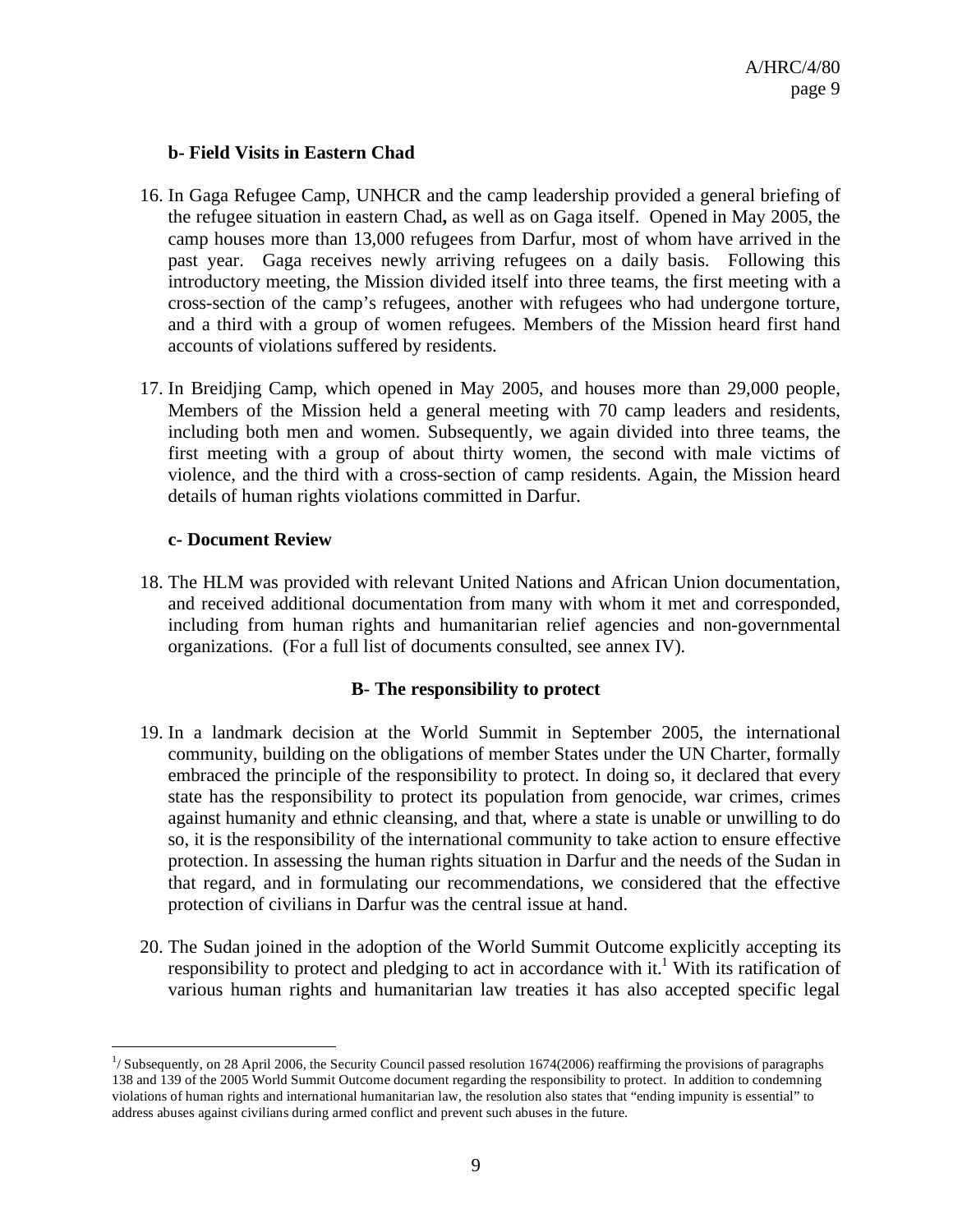obligations that underpin this responsibility.<sup>2</sup> In signing other treaties while not yet ratifying them, it remains legally bound to refrain from acts that would defeat the objects and purposes of those treaties.<sup>3</sup>

- 21. The signature by the Sudan of various political agreements also reflects its acceptance of this responsibility. In July 2004 during a visit to the Sudan by the UN Secretary-General, a Joint Communiqué was signed between the Government and the UN. The communiqué contains a number of commitments relating to the Government's responsibility to protect its populations, their lives and welfare, in particular during internal armed conflict, by taking action to guarantee human rights. $4$  Additionally, the Comprehensive Peace Agreement (CPA) that the Government signed with the Sudan People's Liberation Movement/Army (SPLM/A) on 9 January 2005 contains a number of provisions relating to the protection of human rights. The Darfur Peace Agreement (DPA) of 5 May 2006 contains an explicit section on human rights.
- 22. Sudan's Interim National Constitution includes a Bill of Rights that guarantees most of the rights contained in the international human rights treaties, including rights contained in international instruments to which the Sudan is not a party (for example the Convention Against Torture). It also provides for a national human rights Commission, to be established under its terms.
- 23. With regard to national plans and policies, the Government Plan for the Restoration of Stability and Protection of Civilians in Darfur (August 2006) is based on the DPA and the timeline established for its implementation. It contains a number of human rights-related elements, with specific objectives, activities, implementation measures, timing and requirements for action by the UN and other partners.<sup>5</sup> The National Action Plan to End Violence against Women in Darfur (November 2005) also contains specific time-bound actions by various Ministries.

<sup>&</sup>lt;sup>2</sup>/These treaties include the International Covenant on Civil and Political Rights; the International Covenant on Economic, Social and Cultural Rights; the International Convention on the Elimination of All Forms of Racial Discrimination; and the Convention on the Rights of the Child; the African Charter on Human and Peoples' Rights; and the four Geneva Conventions of 1949.  $3/$  These include the Convention against Torture and Other Cruel, Inhuman or Degrading Treatment or Punishment and the Rome

Statute of the International Criminal Court.

 $4/$ This includes a moratorium on restrictions for all humanitarian work in Darfur, a commitment to undertake concrete measures to end impunity, to deploy immediate investigations of all ceasefire violations, to provide adequate resources for (Independent Investigation Committee) investigations, to implement resulting recommendations, to ensure that all individuals accused of human rights violations are brought to justice without delay, to allow the deployment of human rights monitors and to establish a fair system, respectful of local traditions that will allow abused women to bring charges against alleged perpetrators. It agreed as well to deploy a strong, credible and respected police force in all IDP areas as well as in areas susceptible to attacks, to train them in human rights law and to hold them responsible for upholding it.

<sup>5</sup> / See document S/2006/665 of 17 August 2006 containing the letter from the Secretary-General addressed to the President of the Security Council and transmitting the Plan of the Government of the Sudan for the restoration of stability and protection of civilians in Darfur.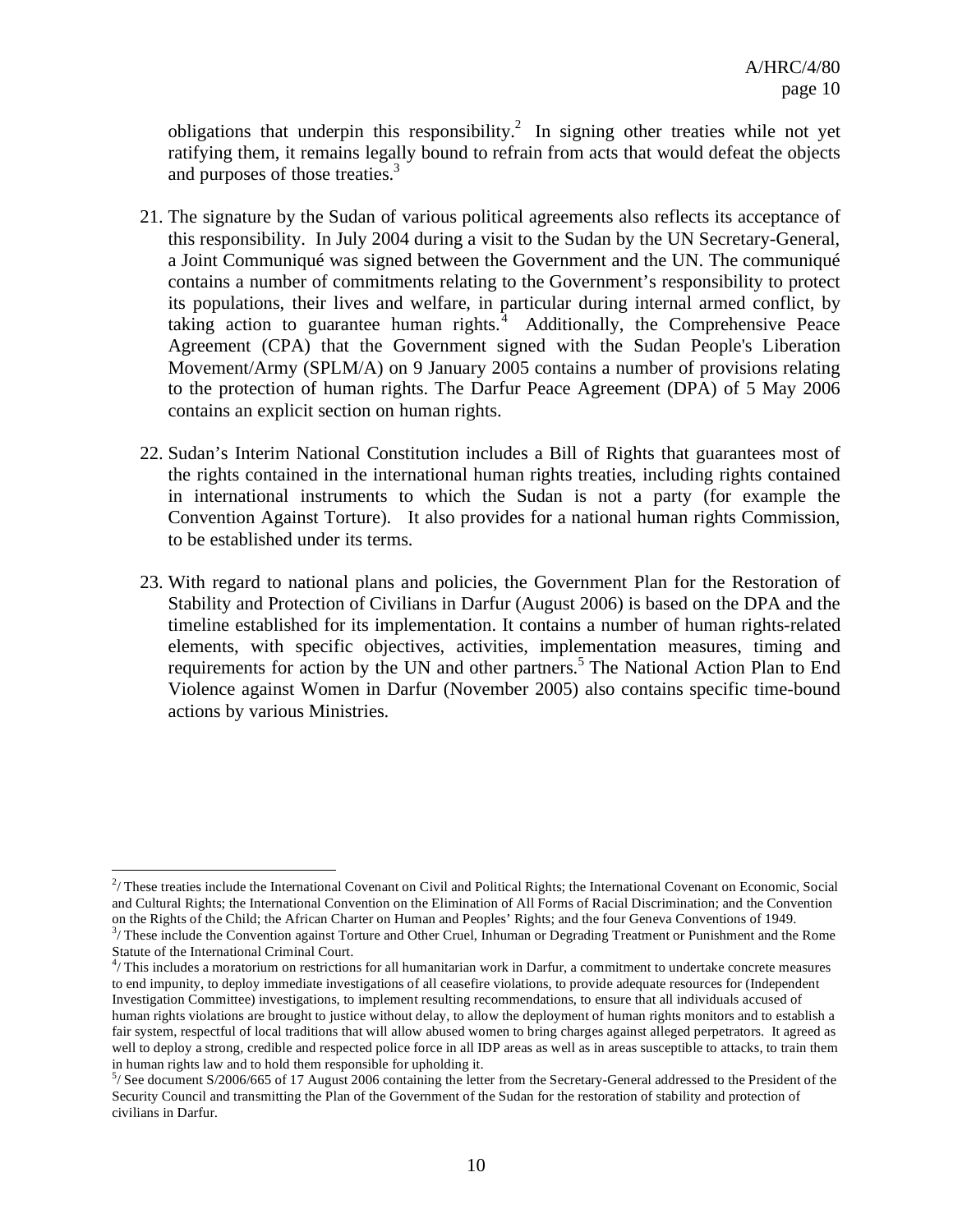## **II - DARFUR: SITUATION ASSESSMENT**

#### **A - Brief history and causes of the conflict**

- 24. The causes of conflict in Darfur are complex. Historically, tribal groups have come into conflict over land, water or livestock, but such disputes were settled through traditional tribal mechanisms<sup>6</sup>. But in the 1970s, in part in an effort to modernize, Khartoum introduced a number of administrative changes that began to erode those mechanisms. First Darfur was divided into three states, fragmenting the collective power of tribal groups. Khartoum then appointed new officials with both executive and judicial powers at the state level, and appointed leaders at the local level based upon loyalty to the central government, without regard to the traditional leadership recognized by the communities. While traditional mechanisms were still sought out, those structures were severely weakened, just as power relations between groups were being distorted.
- 25. In the 1970s and the 1980s, increased desertification and drought resulted in significant movements of people, with nomadic groups moving deeper into southern areas as well as "newcomers" entering from Chad, Libya Arab Jamahiriya and Mauritania. With Darfur's own issues of scarce water and other resources, relations became increasingly contentious. The intensity of conflicts increased significantly with the formation of village defense groups and militias and the influx of small arms and light weapons into the region. By the end of the 1980s most conflict was between the Fur and nomadic tribes.
- 26. In addition to the struggles around land and resources, the peoples of Darfur have felt discriminated against and marginalized by the central Government. Generally excluded from social services normally provided by the State such as education and basic medical care, they have had no significant political voice in Khartoum. Attempts by the Government to mediate ongoing tribal conflicts produced no long-term results, fueling the perception that Khartoum was unwilling or unable to protect Darfurians or to address their broader needs. Quite to the contrary, as fighting intensified between 1995-1998, the Government began its recruitment of militias, further aggravating divisions.
- 27. Against this backdrop of conflict and marginalization, two rebel groups began to organize in 2001/02 – the Sudan Liberation Movement/Army (SLM/A) and the Justice and Equality Movement (JEM) – drawing their members primarily from village defense

1

 $6/$  While Darfur is made up of many dozens of ethnic groups and tribes, all are of the Muslim faith and Arabic is the "lingua franca." Land is a fundamental issue in Darfur and ownership has traditionally been communal. The predominant tribes in Darfur live in generally mutually accepted homelands, called *dar*. These include that of the Fur around Jebel Marra and the Zaghawa in parts of West and North Darfur. Also in West Darfur around El Geneina and to its south are the Masalit. The Rizeigat, the largest and most powerful of the Arab tribes, are mainly found in the southern parts of South Darfur. Some groups are primarily sedentary agriculturalists, and some of these also herd cattle. Others, primarily Arab, are nomadic and seminomadic and traditionally have passed through other tribal homelands as they moved with their herds of camels and cattle. The nomadic Arab tribes, north of Jebel Marra, are known as *Abbala*, and include the Taaysha, the Habaneya, the Beni Helba, the Mahameed and others. The sedentary southern Arab tribes are collectively called *Baggara.* Some tribal sections are Abbala in some parts of Darfur, but Baggara in others. These complex tribal configurations become even more so with generations of intermarriage and other intertribal relations.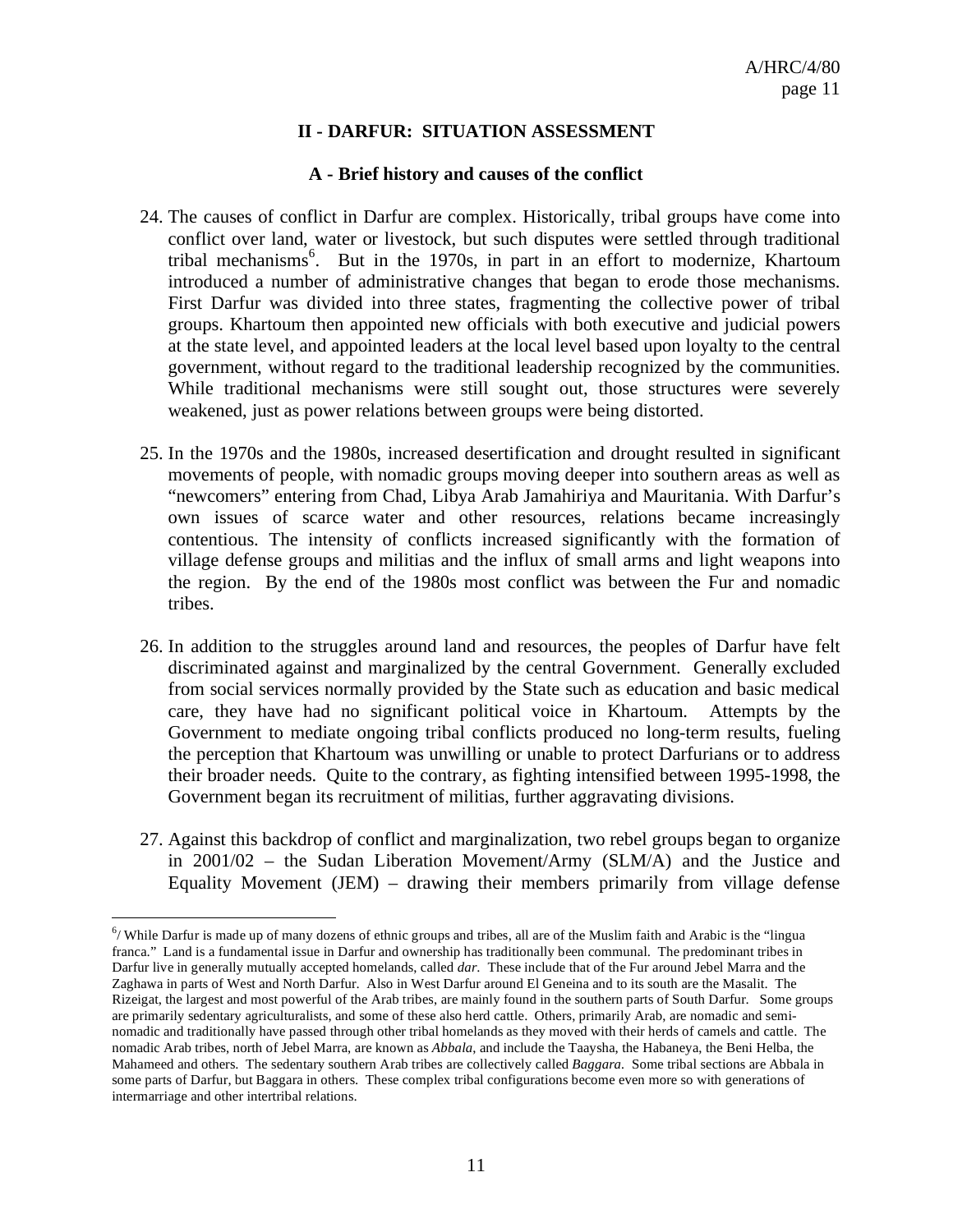groups. Most rebels were from the Fur, Massalit and Zaghawa tribes. Interestingly, they were calling for equality and justice for all Sudanese and not just redress of more narrow tribal interests. The rebel forces began attacking Government police and military targets in late 2002, and those attacks accelerated in 2003.

#### **B- Nature of the Government's response**

- 28. The Government was not prepared either for the intensity or the successes of the rebel attacks. With many of its forces engaged in its long war with the Sudan People Liberation Army (SPLA) in South Sudan, Khartoum was also concerned because many rank and file soldiers in the Sudanese military were from Darfur. The Government significantly picked up its recruitment of proxy militias, continuing to exploit the existing and ongoing tensions between tribal groups. Those members of Arab tribes recruited to fight in Government-backed counterinsurgency operations became known as "Janjaweed," which is a term used in Darfur for an armed man on horse or camel.
- 29. Janjaweed attacks, sometimes in concert with Government land and air forces have been and continue to be primarily directed against the civilian population of Darfur, and focused especially on the tribal groups from which most of the rebels have been drawn. In both refugee camps, and in our discussions with a number of observers, we were told of such joint attacks on civilians. Women, children and men have been killed indiscriminately. Villages have been razed, livestock stolen or killed, and crops destroyed, and whole populations forcefully displaced, in part in an attempt to deprive rebel groups of support and resources. In particular, rape and sexual assault have been widespread and systematic, terrorizing women and breaking down families and communities.<sup>7</sup>

## **III- THE DARFUR PEACE AGREEMENT, THE ENSUING VIOLENCE AND THE RESPONSIBILITY TO PROTECT**

- 30. Attempts to resolve the conflict began in 2003, and a ceasefire between the Government and the SLM/A was signed on 3 September of that year. A report to the AU Peace and Security Council read, "Following the September Ceasefire Agreement, fighting largely stopped between the Government and the SLM/A. However violence intensified against the civilian population. A militia group called '*DJanjaweed'* deliberately targeted civilians viewed as providing support to the SLM/A and the JEM."8
- 31. As violence and violations of human rights continued, so did attempts to stop the conflict. On 8 April 2004, the Government, the SLM/A, and JEM signed a humanitarian ceasefire agreement and protocols on establishing humanitarian assistance in Darfur. The ceasefire

1

<sup>&</sup>lt;sup>7</sup>/See, *inter alia*, report of the International Commission of Inquiry on Darfur of February 2005 (S/2005/60); report of the Independent expert on the human rights situation in the Sudan E/CN.4/2005/11; report of the Special Rapporteur on the human rights situations in the Sudan (E/CN.4/2006/111); reports of the Panel of Experts established pursuant to Security Council resolution 1591 (2005) (S/2006/65; S/2006/795) and High Commissioner's Periodic Reports on the human

rights situation in the Sudan.

<sup>&</sup>lt;sup>8</sup>/ 5<sup>th</sup> Meeting of the Peace and Security Council, Addis Ababa, 13 April 2004, "Report of the Chairperson of the Commission on the Situation in the Sudan (Crisis in Darfur)," PSC/PR/2(V), p. 2.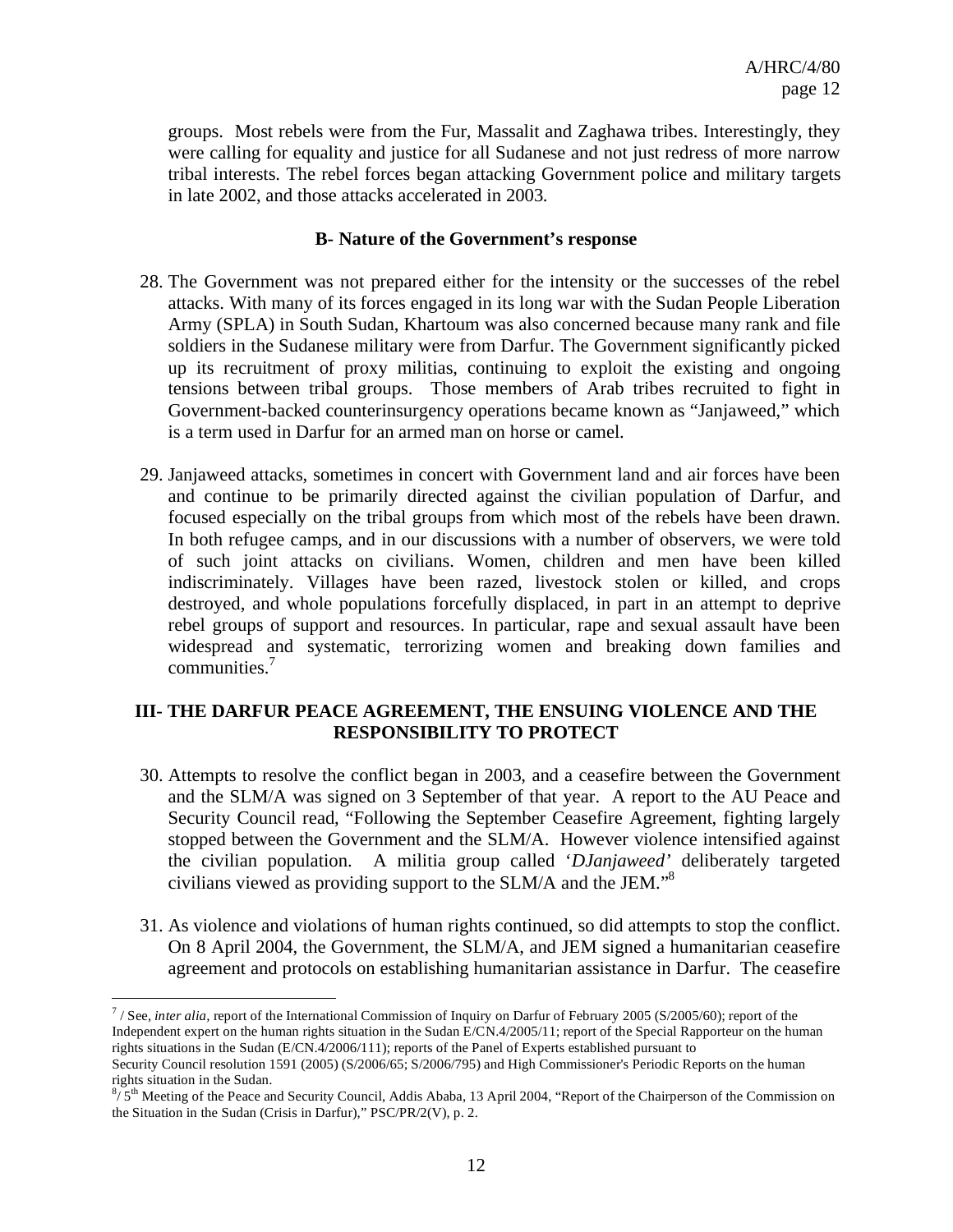agreement called for the establishment of a Ceasefire Commission (CFC) to monitor the cessation of hostilities, supported by an AU Observer Mission. Appeals were made to the United Nations and the international community to support the CFC, to "ensure the scrupulous compliance" of warring parties to the ceasefire.<sup>9</sup>

- 32. Subsequent efforts for peace in Darfur took place in Addis Ababa and in Abuja mediated by the African Union and with all parties to the conflict participating. But against this backdrop, violence was again on the rise in Darfur as all parties sought military gains to advantage them in the talks. At the seventh round of negotiations, the Darfur Peace Agreement was signed on 5 May 2006, but only by the Government and by one faction of the SLM (that of Mini Minawi, SLM/MM). The SLA faction led by Abdul Wahid (SLM/AW) did not sign, nor did the JEM.
- 33. Since the signing of the DPA, the security situation in the region has deteriorated.Nonsignatory rebel factions have splintered. Though hostilities have been significantly reduced between the two signatories to the DPA, fighting between signatories and those opposed to the DPA escalated in violation of the ceasefire agreements<sup>10</sup>. Attempts by these factions to meet and develop common positions for renewed efforts to open the DPA to new negotiations have been attacked and bombed by Government forces.<sup>11</sup> Violations of human rights and international humanitarian law have increased by all parties to the conflict since the signing of the DPA. Armed banditry and other criminal activity have also increased.
- 34. People began to flee the fighting that erupted in Sudan's western region of Darfur in early 2003. By the end of 2004, some 200,000 Sudanese had fled across the border to neighboring Chad and an estimated 1.6 million were displaced within Darfur. The deteriorating security situation since the DPA has resulted in tens of thousands of newly displaced – now totaling well over two million displaced people in Darfur -- and 30,000 more refugees in the camps in Chad, with new arrivals daily.<sup>12</sup>
- 35. Cross-border attacks into Chad by Janjaweed and retaliations by rebels and Chadian forces have resulted in a dramatic increase in Chadian IDPs – from about 30,000 in June of 2006 to over 113,000 by the end of that year<sup>13</sup>. Today, the conflict is also having a growing impact in the Central African Republic. If the conflict in Darfur is not

 $\overline{a}$  $9/5<sup>th</sup>$  session of the Peace and Security Council, Addis Ababa, 13 April 2004, Communiqué of the Peace and Security Council, PSC/PR/Comm. (V).

<sup>&</sup>lt;sup>10</sup> / See, *inter alia*, UN Security Council, monthly report of the SG on Darfur, S/2007/104 of 23 February 2007 and 63<sup>rd</sup> meeting of the Peace and the Security Council of 18 September 2006, Report of the Chairperson of the Commission on the situation in Darfur, PSC/MIN/2(LXIII), P.11.

 $11/$  UN Security Council, monthly report of the SG on Darfur, S/2007/104 of 23 February 2007, p. 7 para.31.

<sup>&</sup>lt;sup>12</sup>/ Briefings to HLM by UNHCR and OCHA, Geneva and Abeche, February 2007; "There are presently an estimated 2 million displaced persons in north, south and west Darfur, including 250,000 who have fled fighting in the past six months. In West Darfur alone, where UNHCR's teams are mainly based, there are an estimated 700,000 displaced".

 $13$  / See UNHCR briefing note January 2007 "While there has been a decrease in fighting between the Chadian army and opposition forces, intercommunal conflict continues in south-eastern parts of the country near the border with Sudan's Darfur region. More than 10,000 Chadians have been driven from their homes in cross-border attacks by alleged Janjaweed militia in the Borota region, and another 10,000 have fled more than 20 villages and are now gathered in the town of Gassire, 8 km north of Goz Beida. This insecurity is now posing a direct threat to refugee camps housing thousands of Sudanese from Darfur". See www.unhcr.org.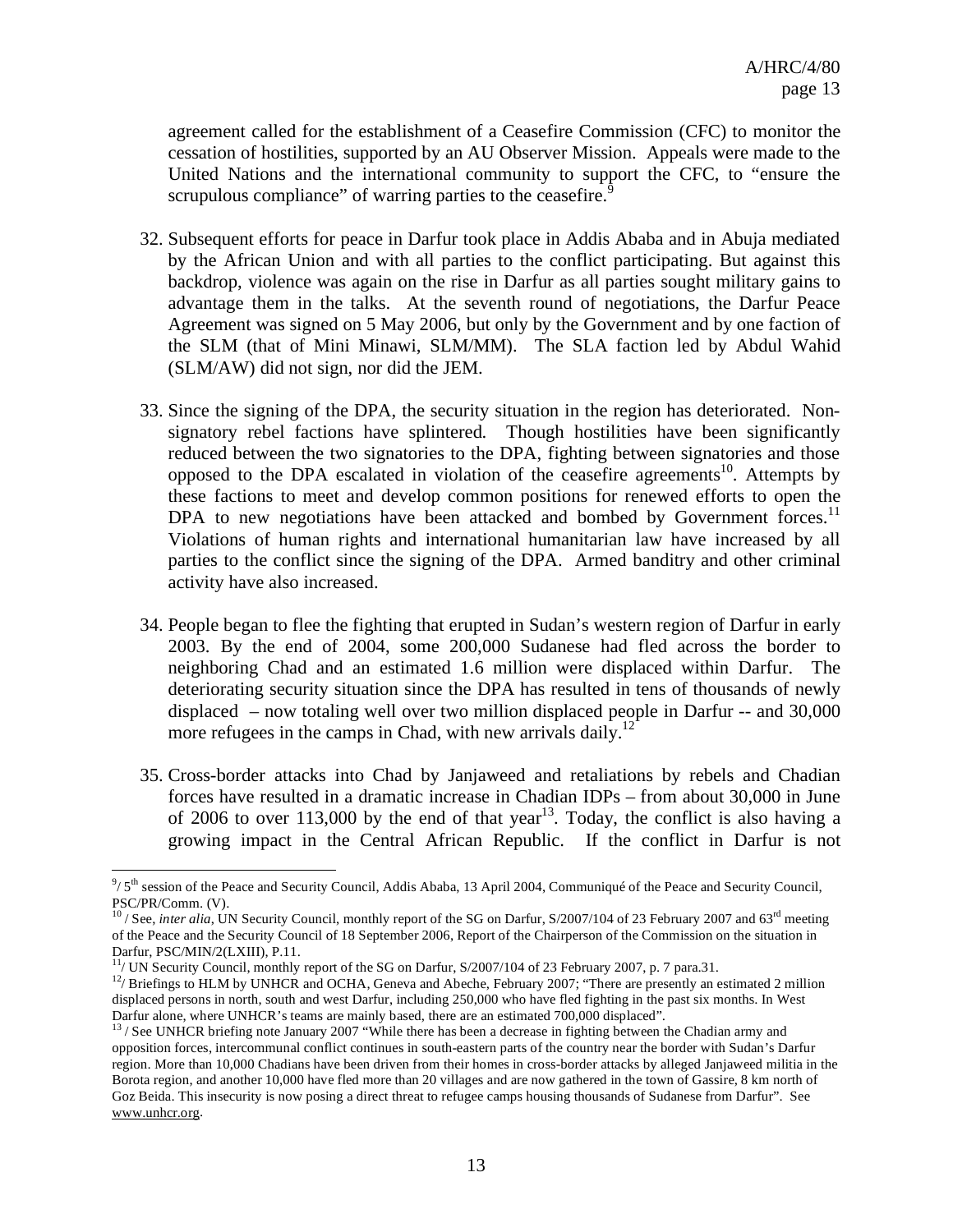meaningfully and equitably resolved, bringing peace and security to its people, it could increasingly engulf the region. UN Secretary-General Ban Ki-moon has called for a peace-keeping force along both borders.

- 36. Humanitarian aid has, since the beginning of the conflict, consistently been restricted by the Government with delays in the issuing of visas, travel permits to go to Darfur, daily travel permits to leave the capitals in Darfur, and fuel permits to travel around Darfur. But with the spiraling of violence since the DPA, humanitarian access to populations in dire need has been increasingly strangled and in some areas it has ceased entirely. Action by rebel groups has also impacted humanitarian access in recent months $14$ .
- 37. Attacks on humanitarian agencies have increased dramatically over the past months. On 17 January 2007, in an unprecedented initiative, 14 UN agencies with operations in Darfur issued a Joint Statement on the urgency of the situation. They noted that: 12 aid workers have been killed in the past 6 months -- more than in the previous 2 years; 30 NGO and UN compounds were directly attacked by armed groups; and more than 400 aid workers were forced to relocate 31 times from different locations throughout the 3 Darfur states in both government and rebel controlled areas There have also been three sexual assaults on relief workers in the previous five months – the first in September 2006 by Janjaweed /militia, the second in December 2006 by SLA/MM forces, and the third on 19 January 2007 by Government police and National Security agents<sup>15</sup>.

### **IV - SUDAN'S ACTIONS REGARDING THE RESPONSIBILITY TO PROTECT**

- 38. The witnesses, victims and observers with whom we spoke, and the UN and other documentation consulted underscore that the killing of civilians in Darfur remains widespread. Violence has increased since late 2005 and has continued unabated into  $2007<sup>16</sup>$ . There were numerous large scale attacks on civilian communities during this period. Descriptions of these attacks indicate that tactics used have been very similar to those used during the height of the war in Darfur in late 2003 and 2004, characterized by (1) coordination of operations between the Sudanese armed forces and governmentsupported militia, (2) failure to respect the principles of distinction and proportionality, and (3) grave violations of international human rights and humanitarian law. While precise figures are not available, the UN estimates that 200,000 civilians have been killed as a direct result of the conflict or due to its devastating impact on access to health care, food and other life essentials.
- 39. Rape and sexual violence are widespread across Darfur, including cases of gang-rape.<sup>17</sup> Since May 2006 sexual violence has also been reported in intra-tribal attacks. Despite the well-known patterns of rape of women around IDP camps, the authorities have done

<sup>&</sup>lt;sup>14</sup> / See Sudan Humanitarian Overview, 1-31 January 2007, Vol.3, Issue 1, OCHA and Darfur Humanitarian Access Map available at www.unsudan.ig.org  $15 / Id$ .

<sup>&</sup>lt;sup>16</sup>/See, *inter alia*, UN Security Council, monthly report of the SG on Darfur, S/2007/104 of 23 February 2007.<br><sup>17</sup>/See, *inter alia*, Report of the International Commission of Inquiry on Darfur of February, (S/2005/60)

Commissioner's Periodic Reports on the human rights situation in the Sudan including, Access to Justice for Victims of Sexual Violence (29 July 2005) http://www.ohchr.org/english/countries/sd/periodic\_report.htm.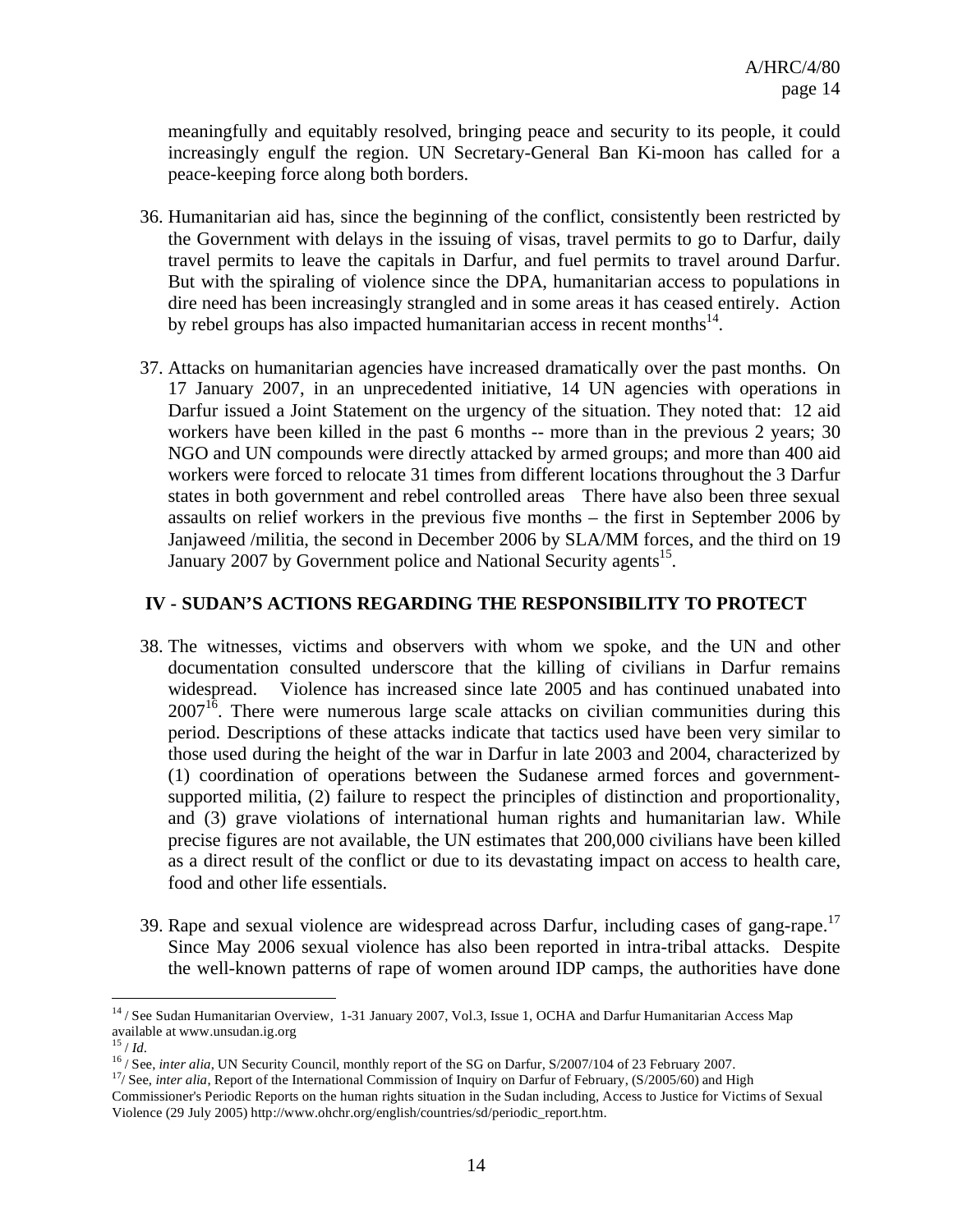little to diminish the threat or investigate cases reported. Monitoring of the criminal justice system over the last two years has shown that very few cases of rape are investigated or prosecuted relative to the number of incidents that occur. Access to justice and prosecution of rape is further complicated both by cultural and by institutional factors, including the provisions of the criminal law combining rape and adultery in the same article.<sup>18</sup> Women are also attacked in and around refugee camps in Chad.<sup>19</sup>

- 40. Arbitrary arrest and detention in Darfur by government security forces continue. Individuals reportedly targeted include lawyers, community leaders and others who work on human rights, Sudanese who work for international organizations or who are perceived as cooperating too closely with the international community, individuals who share the predominant ethnicities of various rebel groups, and Sudanese who display opposition political views. Since May 2006 security forces have also targeted individuals who openly oppose the DPA. Sudanese who work closely with IDPs are also targeted, often on the basis of accusations that they encourage popular discontent and antigovernment sentiment.
- 41. Since September 2006 there has been a wave of arrests of Darfurians in Khartoum. The arrests of over 30 Darfurian teachers, businessmen, journalists and university students predominately from the Fur, Masaalit and Zaghawa tribes have been carried out by the police and National Security, purportedly in furtherance of the investigation into the murder of Mohamed Taha, a prominent editor. Former detainees suggest that the murder investigation is being used as a pretext to arrest those with perceived links to rebel movements in Darfur. To date 13 detainees have been released due to lack of evidence, with three released as recently as 29 January 2007. Another three continue to be held without charge while 19 others have been charged with murder.  $20$
- 42. Arbitrary restrictions on freedom of expression, association and assembly are widespread. Human rights defenders, lawyers, local leaders and political opponents voicing concerns or expressing views that are critical, of the Government, continue to be particularly vulnerable to abuses by state security agencies. The UN has documented numerous cases of people being harassed, arrested, detained and physically abused for voicing their human rights concerns. The victims include members of NGOs, journalists, and people who file complaints with the police or other government officials.

1

<sup>18/</sup> Article 149 (1) of the Sudanese Criminal Act of 1991: *"There shall be deemed to commit the offence of rape, whoever makes sexual intercourse, by way of adultery, or sodomy, with any person without his consent".*

 $19/$  We were particularly struck by the stories of rape recounted to us by victims. During our meeting with roughly thirty women in the camp of Breidjing, we learned of a total of nine rapes. Five women, who were 15, 17, 20, 21 and 45 years old, respectively, described having been gang raped in attacks on their villages. Another one while trying to return to her village to recover things left behind, and one by four Chadians when she left the refugee camp for firewood. The 45-year old woman was married and had eight children. When her husband learned of the rape, he divorced her. The other four rapes were described by a woman who told us that when her village was attacked and that she and three other women were surrounded. An old woman was thrown into a fire and burned to death. The woman telling us the story was being beaten while the two youngest women were repeatedly raped, and the husband of one of them was killed. She became pregnant as a result of the rapes and when the baby was born it "died immediately" and she has been "sick" ever since. All of the women – except for the one raped in Chad – said their attackers were Janjaweed. When we had first met with the camp's leaders, one of the men talked about the raping of the women by the Janjaweed. He said, "Especially the raping of women -- how can they do this in the name of Islam?

 $^{20}$ / Article 130 of the Sudanese Criminal Act of 1991.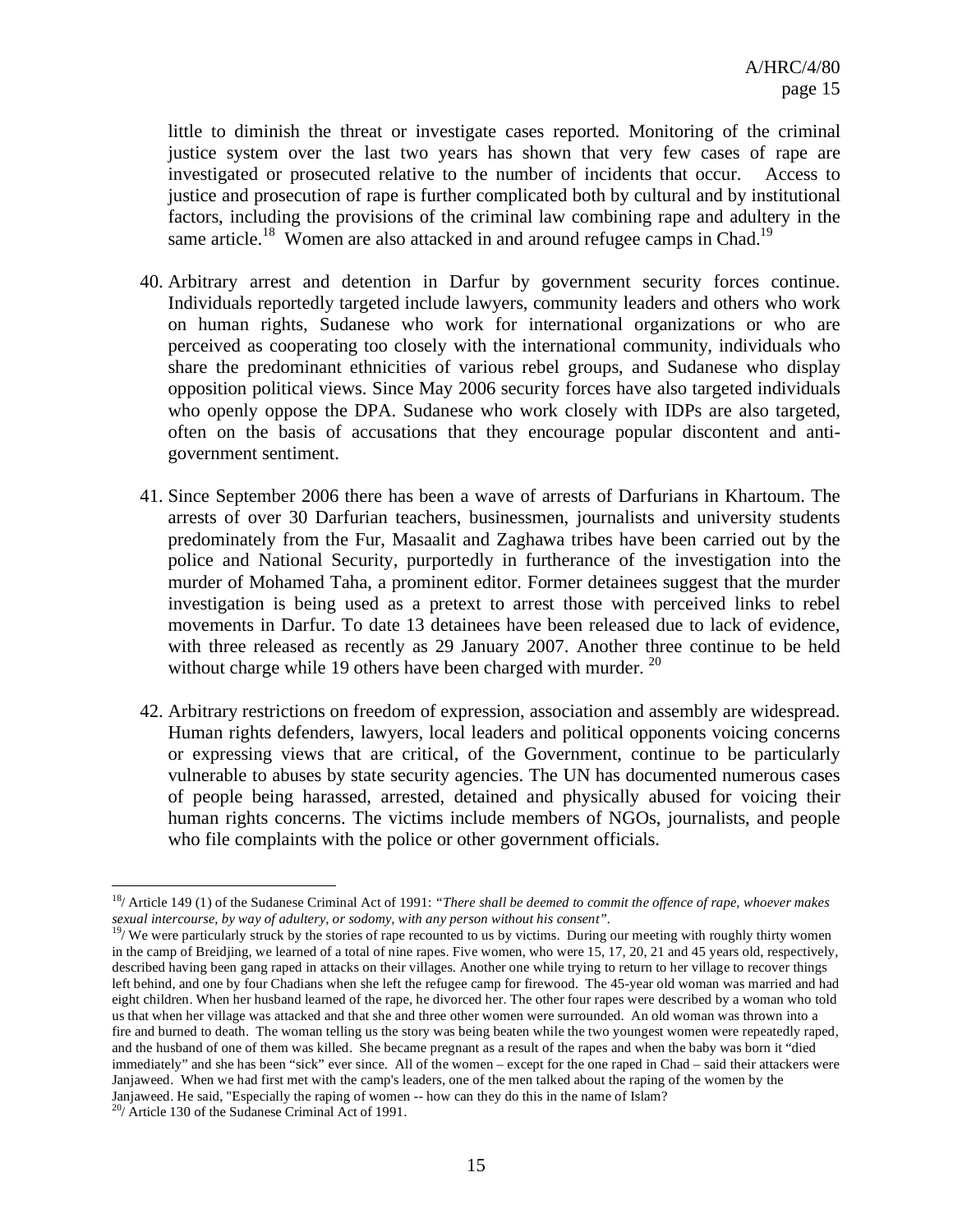43. The HLM has also received credible information of torture, inhumane and degrading treatment by National Security and Military Intelligence during attacks and in the treatment of detainees. The methods used include beatings with whips, sticks and gun butts, prolonged sun exposure, starvation, electrocution, and burning with hot candle wax or molten plastic. Many detainees are held incommunicado without charge or access to a lawyer.

#### **A - Ongoing displacement and interference with humanitarian assistance**

- 44. Ongoing attacks have resulted in massive displacement of civilians. According to the United Nations, there were 25,000 new IDPs in Darfur as of January 2007, bringing the total to over 2 million in the three regions of Darfur. We learned that there are 233,000 refugees from Darfur currently residing in Eastern Chad and receiving services from UNHCR. Many other refugees are being hosted in communities along the border. In addition to Chad, the Central African Republic has also suffered important consequences of the spill-over from  $Darfur<sup>21</sup>$ .
- 45. Attacks on humanitarian workers, obstacles and interference with humanitarian aid by the Government and armed militia have increased during 2006-2007. The humanitarian situation in Darfur remains critical and humanitarian space and access in the three regions of Darfur has been rapidly diminishing over the past year. Access has deteriorated to a level worse than in 2004, even as there has been a huge increase in the number of people relying on humanitarian aid. In the last six months of 2006, more relief workers were killed than in the previous two years combined. Just during the month of December 2006, 29 humanitarian vehicles were hijacked and 430 humanitarian workers relocated in all three Darfur states.

#### **B - Accountability and justice**

- 46. Although formally, the national court system in Sudan is functional and has jurisdiction over human rights crimes perpetrated in Darfur, these courts have been unable to resolve human rights abuses there. There is an acute shortage of judges and other judicial staff. Although there have been a few exceptional cases of domestic courts charging state officials in cases involving conflict-related crimes, the justice system as a whole is unable or unwilling to pursue justice or prevent attacks, and this is compounded by a general lack of independence and resources, an ill-equipped police force and legislation that protects state officials from criminal prosecution.
- 47. In the face of growing international criticism over the lack of the rule of law, the fair administration of justice as well as of mechanisms to address impunity in Darfur, the Government of Sudan has announced a number of initiatives. Between 2004 and 2006, it created at least five judicial and quasi-judicial bodies with the mandate to ensure accountability for human rights crimes in the war-torn region. To date, these bodies have

<u>.</u>

 $^{21}$  / OCHA briefing note on the humanitarian situation in Chad, January 2007.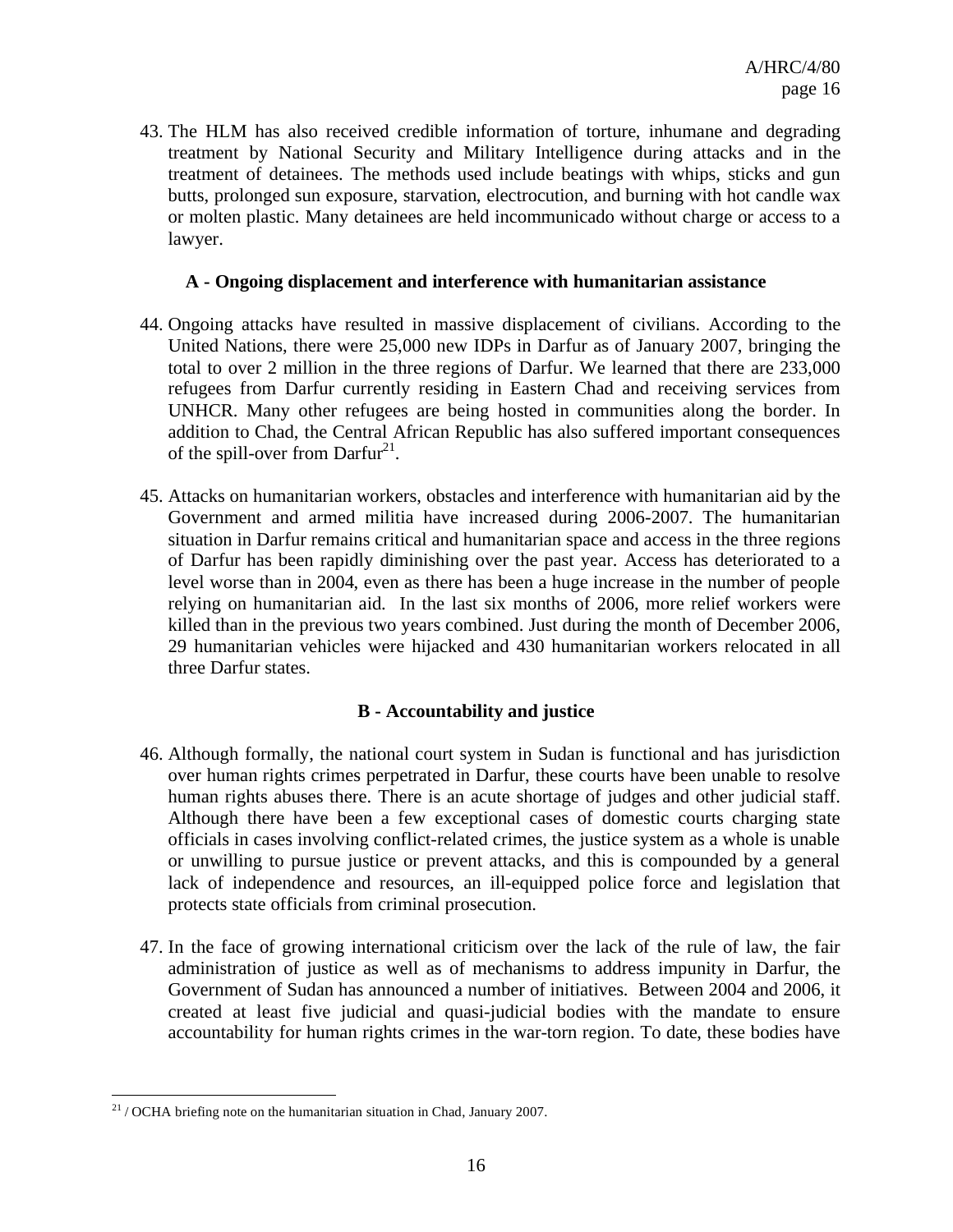had limited results in dealing with the widespread and serious violations committed in Darfur.

- 48. The first of these bodies was the National Commission of Inquiry established in May 2004 by the President of the Sudan to investigate human rights violations committed by armed groups in Darfur. Reportedly it met over sixty-five times and listened to 28 witnesses, and made a number of visits to Darfur. But it appears that the Commission did not go beyond recommending "further investigations" into a number of specified incidents.<sup>22</sup>
- 49. Ad Hoc Investigatory Committees were established in Darfur in response to incidents of armed attacks against civilians. Nothing significant has come from these initiatives in terms of redress for victims or accountability for perpetrators. In July, the Minister of Justice established by Special Decree the Committees against Rape to look into the issue of rape and sexual violence in Darfur. According to observers, no specific investigations or cases have been brought by the Committee to date.<sup>23</sup> Another body known as the Unit for Combating Violence against Women and Children was established under the Ministry of Justice. Though initially hailed as a positive step, it has reportedly not investigated human rights crimes, and has been criticized as ineffective.
- 50. The most elaborate attempt by the Government of the Sudan to create an accountability mechanism with conventional judicial elements was the establishment of the Special Criminal Court on the Events in Darfur (SCCED). Created by a decree of the Chief Justice, the Court was initially constituted as a panel of three judges, based in El Fasher but with ability to circuit to any location deemed appropriate. It was granted wide jurisdiction covering all crimes in the Sudanese Penal Code and any charges concerning investigations into the violations cited in the report of the Commission of Inquiry and any charges pursuant to any other law, as determined by the Chief Justice. On 26 November 2005, the Chief Justice established two additional Special Criminal Courts for Nyala and El Geneina with the same jurisdiction as the initial SCCED, but with the addition of international humanitarian law (IHL). The SCCED statutes also contained explicit provisions on the right of observers from the AU or other entities to attend the court hearings.
- 51. The effectiveness of this court has been limited at best. According to observers, only nine known cases have come before the Court.<sup>24</sup> The court delivered a verdict in eight of them. A ninth case was initially heard but later dismissed. Only one of these cases dealt with the types of major violations of human rights and the laws of war that have characterized the conflict in Darfur -- an October 2005 attack on Tama in South Darfur.<sup>25</sup> No one was found guilty of taking part or held responsible for orchestrating the attack. The men charged in relation to the attack were found guilty only of stealing property at

 $^{22}$ / ICC, Office of the Prosecutor Report, Situation in Darfur, the Sudan. No. ICC-02/05, 27 February 2007.

 $^{23}$ / Ibid.

 $^{24}/$  Four in Nyala, three in El Fasher and two in El Geneina.

 $25/$  Such as the mass killings of civilians, widespread burning of villages, systematic rape, and the other crimes documented by the International Commission of Inquiry.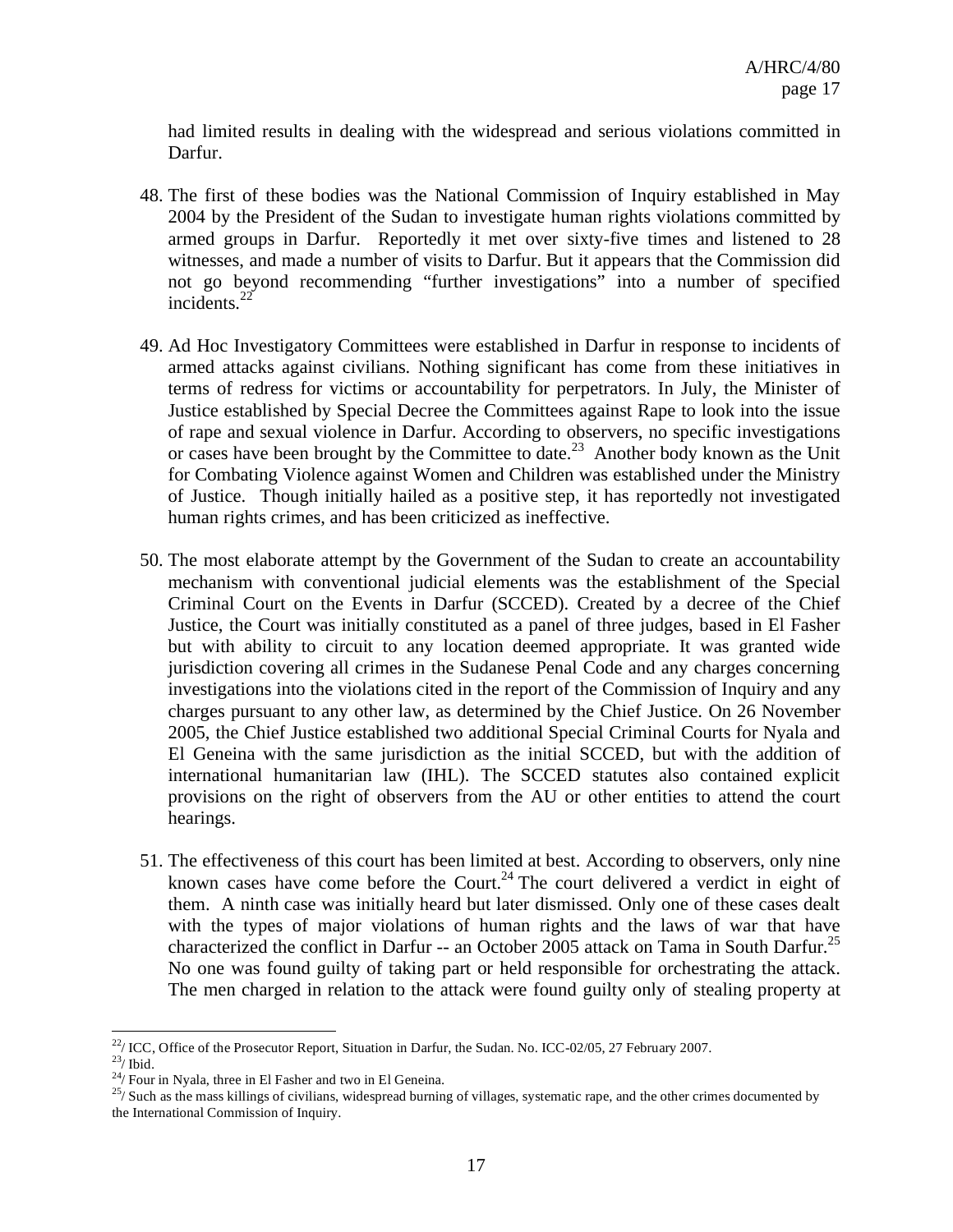the site of the attack after it took place. According to informed observers, the SCCED has also not addressed the issue of criminal responsibility for senior-level officials in Darfur and Sudan. Only one high-ranking official was ever charged and he was acquitted. Ten State officials, all low-level officers, have been convicted by the SCCED.

#### **C- The militias**

- 52. Witnesses, victims and observers we met repeatedly confirmed joint action between Government forces and armed militia in assaulting civilian targets in Darfur. The DPA requires that the Government implement a plan for the neutralization and disarmament of the Janjaweed and other militia. A phased plan to these ends is supposed to be implemented under AU supervision. This requirement, to date, remains largely unimplemented.
- 53. Arms continue to flow freely, and heavily armed militia continue to operate across the territory of Darfur with impunity.<sup>26</sup> Victims and witnesses with whom the Mission met frequently identified the provision of arms by the Government to the Janjaweed and other militias as one of the most significant factors in fostering tensions and violence between tribal groups and communities.

#### **D – Development, economic and social rights**

- 54. Gross disparities between the centre and other regions of the country, including Darfur, and unbalanced development policies have created a dual economy in the country, constituting one of the roots causes of the conflict. Disparities in the distribution of national wealth and public resources have repeatedly been identified by rebel groups and militia, (including non-signatories to the DPA) as one of their principal grievances, and an engine of conflict in the country.
- 55. While the centre has been the focus of economic activity, the periphery, including Darfur, has not benefited either from any substantial economic development activities, or from any re-distribution of income, including from oil exports. At the same time, local factors such as competition between communities and tribes for land and water resources, continued desertification, and environmental degradation, have contributed to increasing conflict between groups in Darfur.
- 56. Compounding and complicating these long-standing disparities, the consequences of the Darfur conflict have resulted in the disruption of food systems, the collapse of livelihoods and the disintegration of already limited basic services in Darfur. In addition, the widespread displacement, the massive destruction of villages, properties, and lands have resulted in increasingly precarious access to food and income. Insecurity, losses of physical infrastructure, reduced economic activity, rampant military expenditure, loss of assets and related vulnerabilities have all contributed to a critical situation of deprivation

<sup>26/</sup> The DPA, including its disarmament provisions, is monitored by UNMIS, which reports monthly on these matters in *The DPA Monitor,* available at www.unmis.org.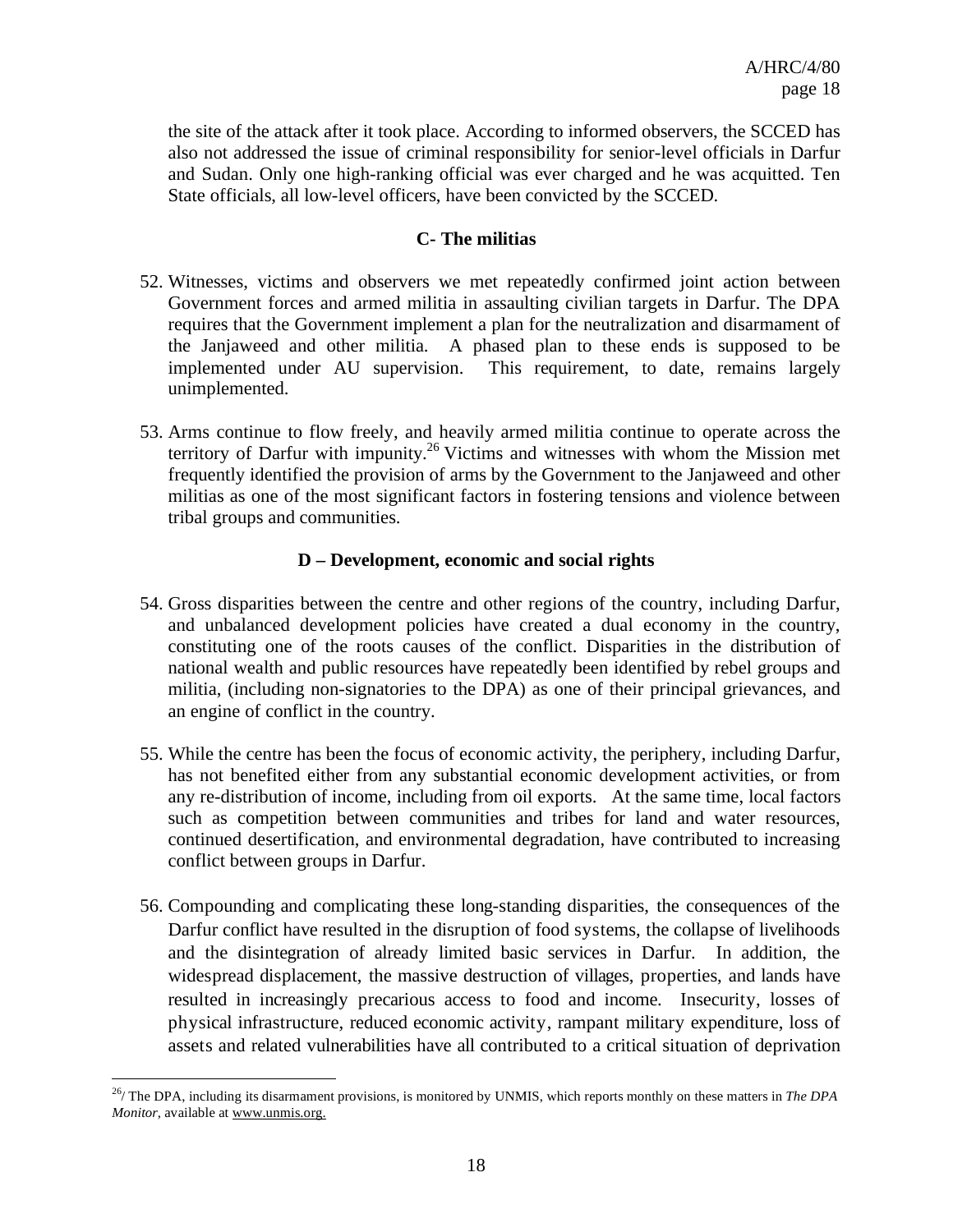in the region. Today, the people of Darfur face a dramatic humanitarian crisis, and one which is further hampered by the obstruction of humanitarian access and a general shrinking of humanitarian space.

#### **E. Rebel abuses**

57. Rebel abuses of human rights and humanitarian law also continue. Civilians have been targeted in armed rebel attacks, and acts of rape and torture by rebel forces have also been documented. There have been reports of attacks on aid convoys by rebel forces, putting the populations in these areas in a particularly precarious situation. Many of the violations committed by rebels relate to the fragmentation of rebel groups and intra-rebel fighting that first erupted in March and April 2006 in North Darfur, and the situation has been further exacerbated by increased acts of violent banditry by armed criminal elements taking advantage of the chaos.

#### **V - THE INTERNATIONAL COMMUNITY'S RESPONSIBILITY TO PROTECT**

#### **A - Efforts by the United Nations**

- 58. The UN Security Council has been continuously seized of the situation since the crisis erupted. The Council adopted resolution 1564 on 18 September 2004 calling for an International Commission of Inquiry on Darfur to investigate violations of international humanitarian and human rights law. The Commission carried out it work in the final three months of 2004 and presented its landmark report in January 2005, establishing that the Government and the Janjaweed are responsible for serious violations of international human rights and humanitarian law amounting to crimes under international law, and that these violations were so widespread and systematic that they may constitute crimes against humanity. The Commission also found credible evidence that, while not widespread and systematic, rebel forces from the JEM and SLA were responsible for serious violations of human rights and humanitarian law which may amount to war crimes.
- 59. The Security Council also passed three additional key Resolutions in March 2005. While not directed to Darfur, Resolution 1590, (24 March) established the United Nations Mission in the Sudan (UNMIS) and authorized deployment of up to 10,000 military personnel, plus a civilian component, for a UN Peace Support Operation to support the Comprehensive Peace Agreement (CPA), by monitoring its implementation, investigating violations, observing the movement of armed groups and ensuring an adequate human rights presence.<sup>27</sup> Resolution 1591, (adopted on 29 March 2005) imposed an arms embargo on all parties in Darfur and provided for travel bans and the freezing of assets of individuals who continue to violate commitments to end the conflict (to be designated by the Security Council Panel of Experts) . Resolution 1593 (adopted on 31 March 2005)

 $^{27}$ / Human rights officers in Darfur conduct daily monitoring activities, investigating reports of human rights violations, interviewing victims and witnesses, following up on cases with local authorities and making recommendations on corrective action that should be taken to prevent further violations.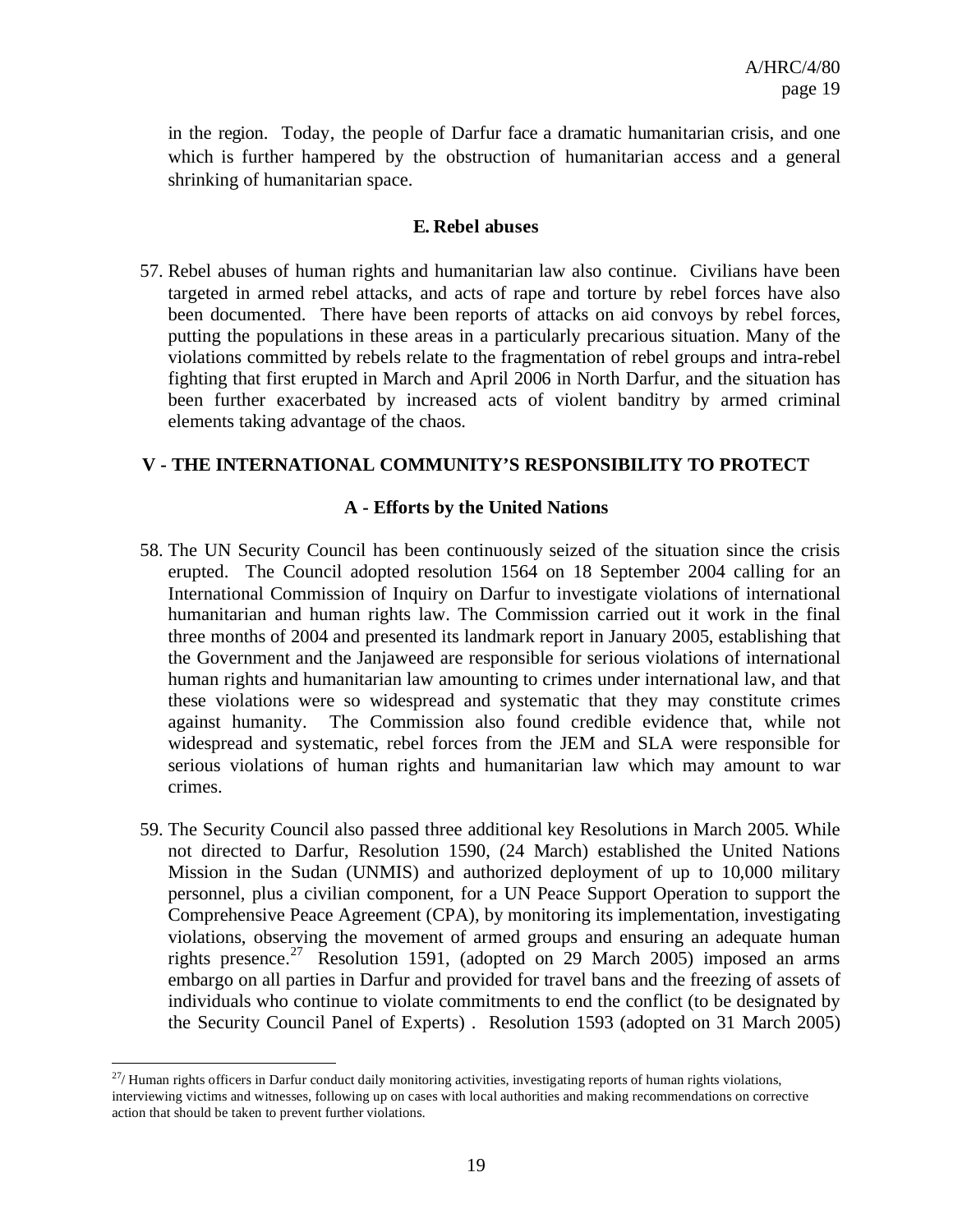referred the situation in Darfur to the International Criminal Court (ICC), allowing the ICC to examine and act on alleged perpetrators of crimes in Darfur, including those identified by the International Commission of Inquiry.

- 60. On 31 August 2006, the UN Security Council passed Resolution 1706 (2006) explicitly reaffirming the elements of the responsibility to protect as contained in the 2005 World Summit outcome document, determined that the situation in the Sudan constitutes a threat to international peace and security, and decided to deploy an international peacekeeping force with a Chapter VII mandate allowing for the use of force for protection of civilians.
- 61. During this period, other agencies and UN bodies were also trying to assist the Government to exercise its responsibility to protect the peoples of Darfur. In March 2001, OHCHR began a programme of technical cooperation for human rights with the Government, with projects for the administration of justice, legislative reform, human rights education and capacity building in the formal and informal sectors. In April-May 2004, OHCHR sent two fact-finding missions to Chad and Darfur, and on 7 May 2004, the acting High Commissioner for Human Rights briefed the Security Council on the mission's findings. Its report recommended the establishment of an international commission of inquiry into the ongoing situation (see above) and highlighted the urgent need to deploy UN human rights observers to Darfur. Subsequently, in response to the Darfur crisis, OHCHR deployed a team of human rights monitors to Khartoum and Darfur in August 2004 to support protection efforts in Darfur and to monitor, report and follow up on individual cases. Following the creation of the United Nations Mission in the Sudan (UNMIS), OHCHR technical cooperation activities were integrated into the human rights component of UNMIS in June 2005.
- 62. The UN has also provided technical assistance for the implementation of the Comprehensive Peace Agreement which requires sweeping reforms to governance, the creation of new institutions, and significant capacity building at all levels of government. If followed through, these could contribute to effective decentralization and equitable resource allocation which in turn would be important elements of a long-term resolution to the existing conflict in Darfur and potential conflicts in other parts of the country.
- 63. Other UN efforts have included a dedicated special procedure of the Commission on Human Rights ((CHR) and its successor the Human Rights Council (HRC)) on the situation of human rights in the Sudan since 1993. The Special Rapporteur has undertaken field visits and reported to both the CHR/HRC and the General Assembly on the situation with recommendations for action to promote and protect human rights. In addition to the Sudan country mandate of the CHR/HRC, special rapporteurs and independent experts for thematic areas relevant to the crisis in Darfur have undertaken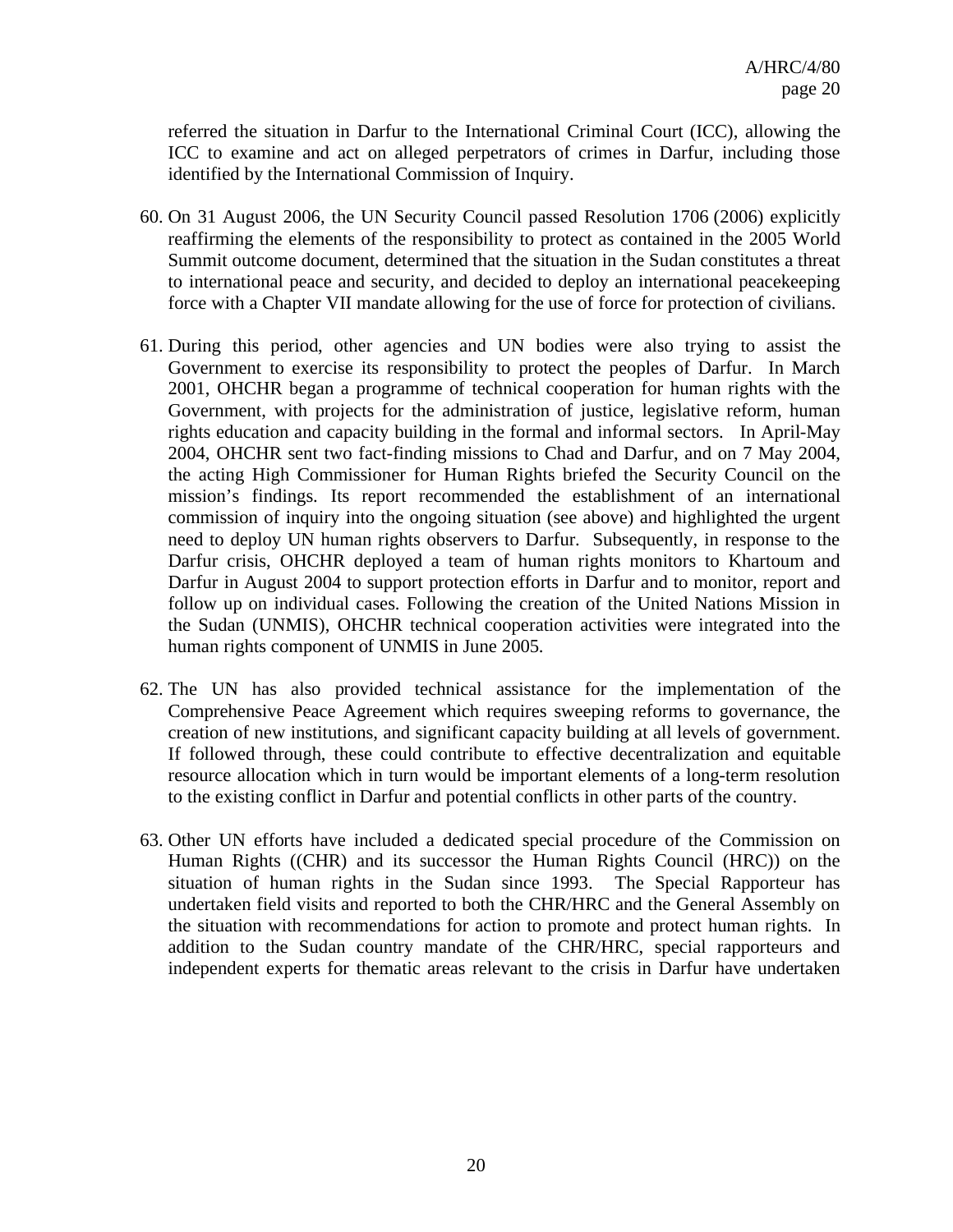fact-finding missions to Darfur and made numerous recommendations since  $2004.<sup>28</sup>$  UN human rights treaty bodies have also made countless recommendations to the Sudan.<sup>29</sup>

#### **B - Efforts by the African Union**

- 64. In its communiqué of 25 May 2004, the AU Peace and Security Council requested the AU Commission on the Situation in Darfur to take all steps deemed necessary to ensure an effective monitoring of the Humanitarian Ceasefire Agreement of 8 April 2004 through the deployment of an Observer Mission, with a civilian component and, if necessary, a protection element, to support the work of the Ceasefire Commission.<sup>30</sup>
- 65. In October 2004 the AU Peace and Security Council agreed on an enhanced AMIS mission. The mission was further mandated to improve the security situation in Darfur and oversee the safe return of refugees and IDPs to their homes. Tasks included: "Protect civilians whom it encounters under imminent threat and in the immediate vicinity, within resources and capability, it being understood that the protection of the civilian population is the responsibility of the Government of Sudan."<sup>31</sup> Positive protection initiatives have included proactive patrolling, escort/firewood patrols, deployments to prevent attacks, mediation and conflict resolution, deployment of CIVPOL and efforts to combat the recruitment of child soldiers. Since the recent spiraling of violence, many of these measures are no longer being carried out.
- 66. In its communiqué of 30 November 2006, the AU Peace and Security Council endorsed a three-phased UN support package for AMIS, and extended the mandate to 1 January 2007. Phase one would provide a light support package with a small number of UN advisors and some vital material assets. The second phase represents a heavy support package with a number of critical enabling capabilities, including 2,250 military personnel and a number of civilian personnel to undertake substantive tasks related to the implementation of the DPA. The third phase would bring a fully-hybrid AU-UN operation. At the time of the writing of this report, Phase One has been completed, and Phase Two is set to begin.

#### **C – The responsibility of the international community to protect the people of Darfur: current status**

67. Important as these steps may be, they have not proven adequate in ensuring effective protection on the ground. The Government of the Sudan publicly opposed resolution 1706 and has actively resisted the deployment of a UN peacekeeping force in Darfur.

 $28/$  The Special Rapporteur on extrajudicial, summary and arbitrary executions, the Special Representative of the Secretary General on internally displaced persons, the Special Rapporteur on violence against women, its causes and consequences and the Independent Expert on the human rights situation in the Sudan. See www.ohchr.org.

 $^{29}$ / For example, in 2002 the Committee on the Rights of the Child expressed its concern that the large majority of the concerns and recommendations adopted on October 1993 (CRC/C/15/Add.6) following the Sudan's initial report (CRC/C/3/Add.3) on the issue have been insufficiently addressed. In 2007 the Committee on the Rights of the Child (optional protocol) and the Human Rights Committee will review the periodic reports of the Sudan and its obligations under those instruments.

<sup>&</sup>lt;sup>30</sup>/ African Union, Peace and Security Council, Communiqué of the Solemn Launching of the Tenth Meeting of the Peace and Security Council, (PSC/AHG/Comm.(X)), 25 May 2004.

<sup>&</sup>lt;sup>31</sup>/ African Union, Peace and Security Council, Communiqué, (PSC/PR/Comm. (XVII)), 20 October 2004.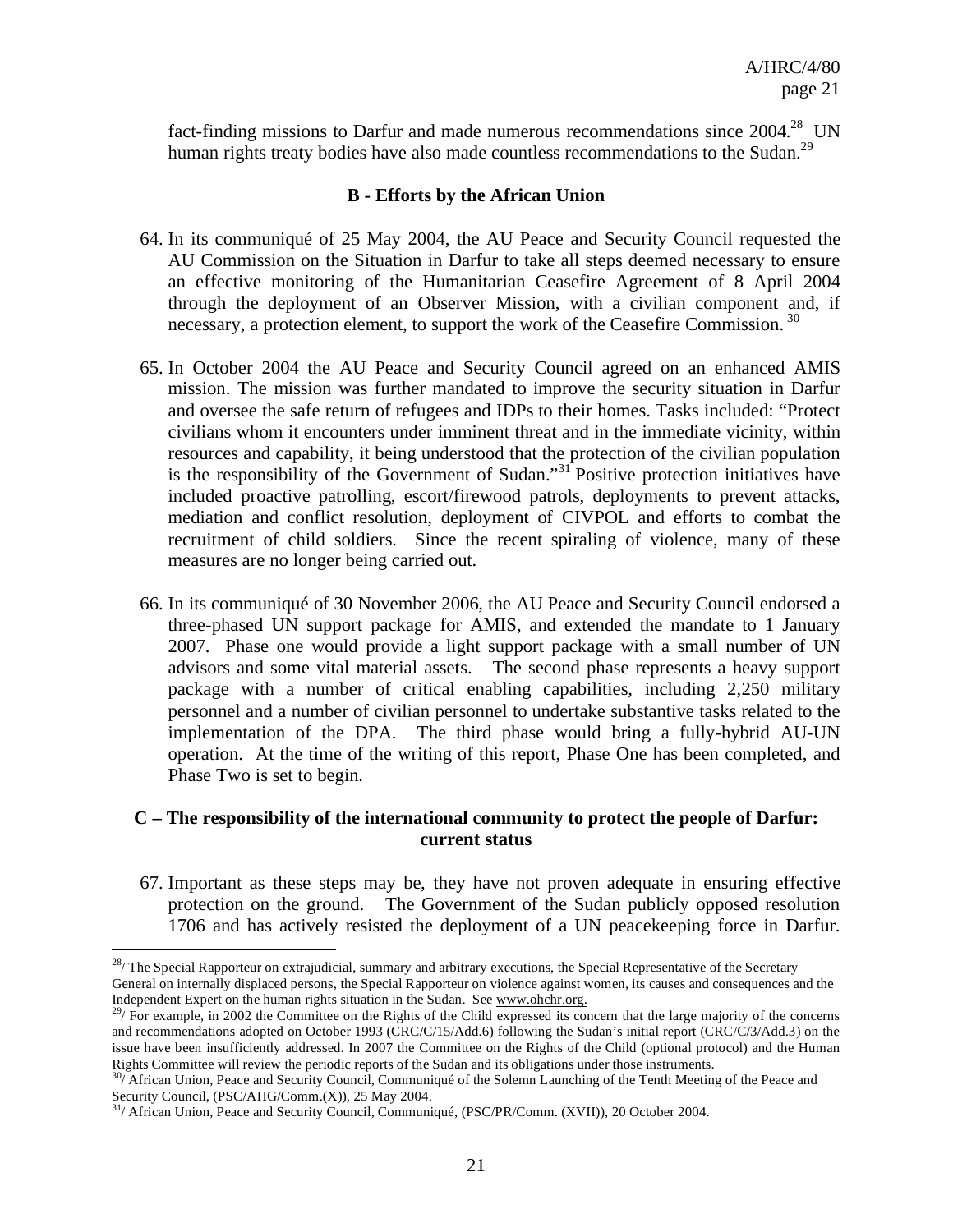After intensive diplomatic effort, Khartoum accepted, in Addis Ababa in November 2006, to allow the three-phased hybrid approach. But in March 2007, almost five years into the conflict, and three years after the UN Security Council first expressed concern about the crisis in Darfur, the details of the arrangement are still being discussed with the Government of Sudan. Gross violations of human rights and grave breaches of humanitarian law continue across the region.

#### **VI - NEEDS ASSESSMENT**

- 68. Critical needs for improving the situation of human rights in Darfur are numerous and profound. The region has long suffered from neglect and marginalization vis-à-vis the country's political, administrative and developmental centre in Khartoum. Underdevelopment is evident across all economic and social sectors. Democratic deficits are broad and longstanding. Those public institutions that have existed have been starved for resources, and short on credibility among the region's inhabitants. The ongoing conflict has made a bad situation worse, further weakening public institutions, and distorting vital traditional mechanisms of governance, including, importantly, traditional mechanisms for the peaceful resolution of disputes between tribes. In Darfur today, claims are asserted and disputes settled not principally through courts, or ministries or councils, but through armed militias, banditry, and violence. The level of peace and stability necessary for development is absent. Human resource challenges are prohibitive. Millions have fled. Thousands have died. Many more are gravely wounded. In sum, war-torn Darfur, like most of the country lacks the most basic essentials for the rule of law, democratic governance, and the progressive realization of economic and social rights.
- 69. The long-term development challenges of the area, including those relating to addressing root causes, are daunting. A review of key documentation including the report of the Joint Assessment Mission, and that of the Commission of Inquiry, reveals low confidence in public authorities and services, significant regional disparities, much higher than average poverty rates, much lower Human Development Index ratings than other areas of the country, high disease rates, inadequate health services, high rates of child malnutrition, low numbers of families with adequate food supplies, and a general lack of access to justice.
- 70. The Mission has enquired and assessed the most pressing needs in Darfur. The first of these, emphasized by virtually everyone we met, and a consistent theme in the documentation we collected, is the need for effective protection. For most that we spoke to, this means a large, robust, broadly-mandated, well-resourced UN/AU peacekeeping/protection force deployed across the territory of Darfur. The force should be supplemented by the contingent of UNMIS human rights monitors currently supported by the High Commissioner for Human Rights. It should be accompanied as well by the proposed national human rights commission provided for in the interim national constitution, which should be established in accordance with the UN Paris Principles. Establishing such a commission will require facilitated broad consultations, technical advice and assistance, and material support for start-up and early operations.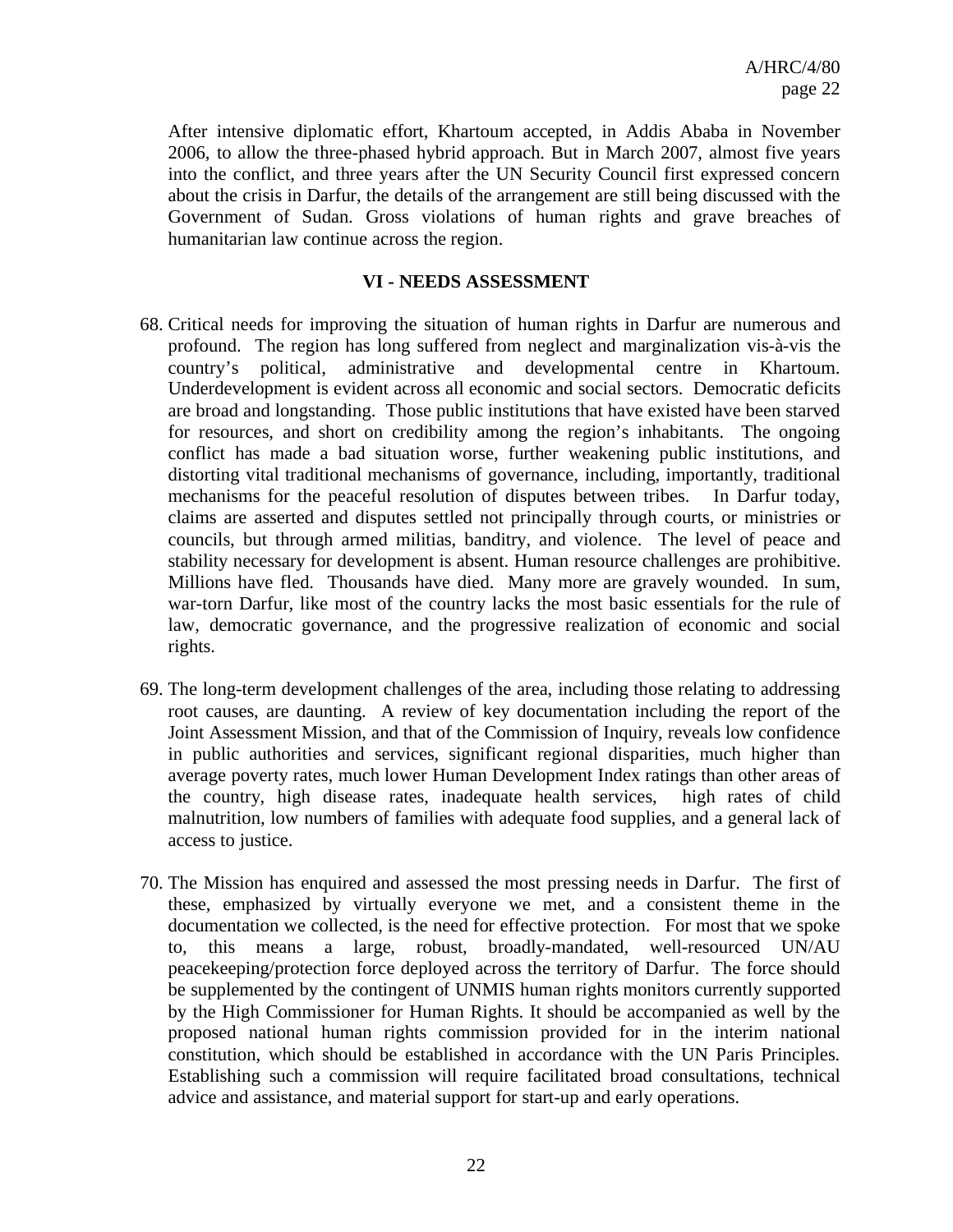- 71. Secondly, peace is among the most pressing needs of the people of Darfur. No one we met believed that a military solution to the conflict is possible, and all stressed the need for a negotiated solution to the crisis. But the issue of renewed peace negotiations is a sensitive one. The Government had insisted that the DPA be signed *as is*. Most others called for a reopening of peace negotiations to include all parties to the ongoing conflict. Representatives of the non-signatory rebel movements with whom we met (including the NRF and JEM) as well as refugees that we met in Chad were adamant that the DPA as it stands does not adequately reflect their needs and aspirations. They sought an "Abuja Plus" to address issues they viewed as unresolved, including power sharing, wealth sharing and compensation for victims. When pressed on the DPA, the NRF and JEM told us they thought they were close to peace, with the signing of the First Declaration of Principles on 5 July 2005, but, as the various rounds of talks continued they said that international mediators became frustrated with the time it was taking to address outstanding issues in the negotiations and, in the seventh round, the DPA was forced on them. They contrasted this with the long and delicate negotiations between the Government and SPLM/A that resulted in the Comprehensive Peace Agreement with the South. Without renewed talks, they insist that peace will remain out of reach for the people of Darfur. We also heard that to resolve the human rights situation in Darfur, any "Abuja Plus" type negotiations must include all stakeholders, including all fighting forces, civil society, human rights defenders, prominent individuals, women and women's groups.
- 72. Third, while the international community has been generous in its support for humanitarian assistance to the people of Darfur, the effective delivery of that aid has been dramatically hampered by the obstruction of humanitarian access, assaults on humanitarian workers, and a general shrinking of humanitarian space. Today, Darfur is confronted with an urgent need for expanded humanitarian access and safety, a need which requires not just aid funds, but also political will on the part of the Government and the various armed groups of Darfur to afford such access. At the same time, sustained donor support in this, one of the world's worst humanitarian crises, will be needed if the \$1.2 billion price-tag for humanitarian assistance to Sudan in 2007 is to be  $met.<sup>32</sup>$
- 73. Fourthly, in a region where impunity prevails and feeds upon itself, there is a vital need for accountability in Darfur. Recent action by the ICC has offered new hope that the protagonists in the Darfur conflict will begin to understand that gross violations of human rights and grave breaches of humanitarian law will be subject to direct consequences for those who perpetrate them. Support for the ICC process is thus essential to an improvement of the situation on the ground. On 27 February 2007 the Prosecutor of the ICC asked pre-trial judges to issue summons for Ahmad Harun, State Minister of Interior during the height of the Darfur conflict (2003-2004), and currently the Minister of State for Humanitarian Affairs, and militia commander Ali Muhammad Ali Abd-al-Rahman, also known as Ali Kushayb. This action by the ICC begins to pierce the shield of

 $\overline{a}$ <sup>32</sup>/ See United Nations, *Sudan Consolidated Appeal: Work-plan 2007* (available at www.reliefweb.int).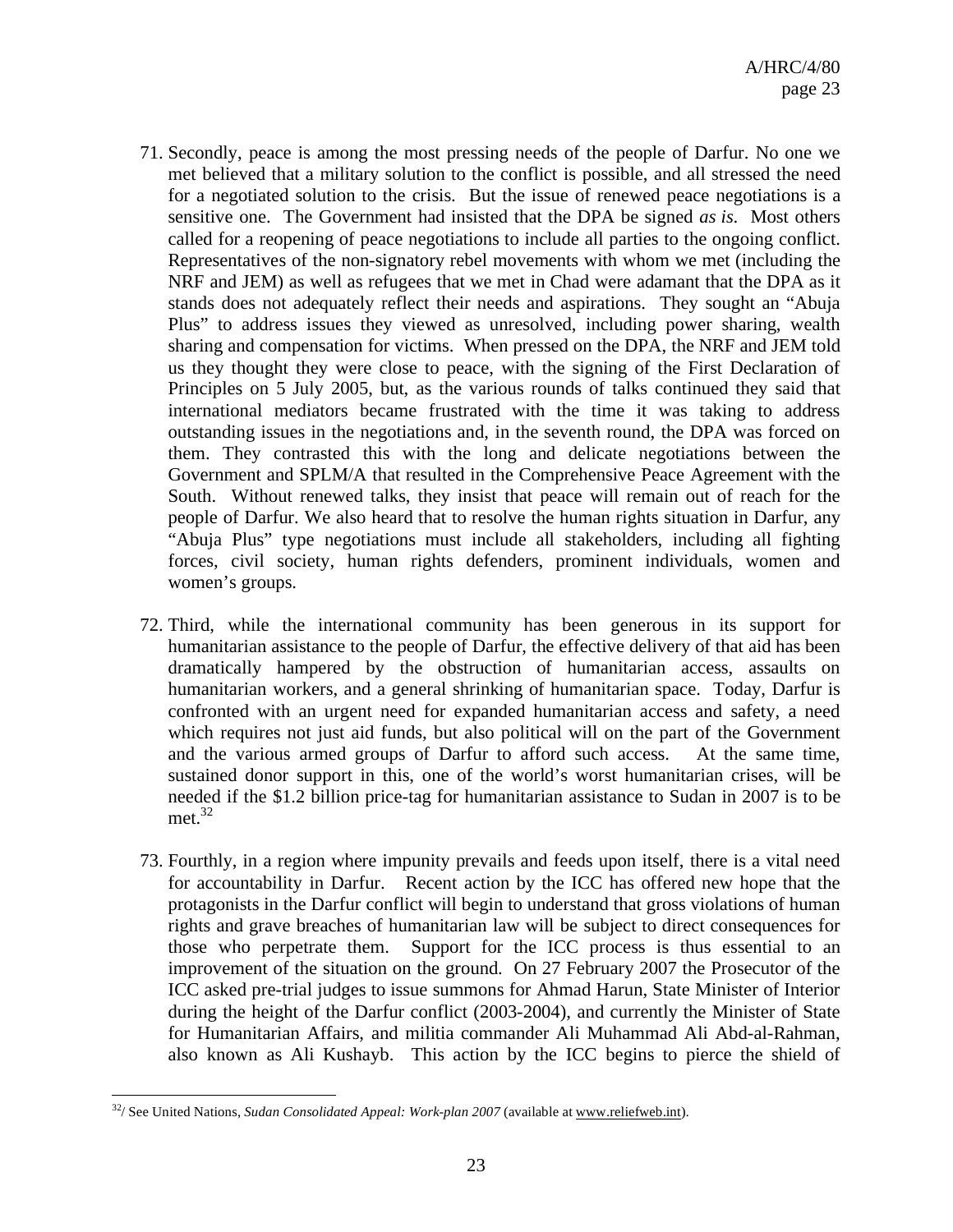impunity, but there is much more to be done. Once an effective UN/AU peacekeeping/protection force is in place, work must begin on a comprehensive programme of transitional justice, accountability and reconciliation. Such a process must begin with a Darfur-wide consultation, through which the views and wishes of all affected communities on an appropriate course of transitional justice can be heard. Financial, technical and facilitative support from the international community will be crucial to these ends.

- 74. Fifth, when the UN/AU peacekeeping/protection force is in place, work should begin on addressing the root causes of conflict and human rights abuse in Darfur. Thus, dedicated international support for the building of national protection systems will be required. Equally important will be human rights-based development cooperation across all sectors. Such aid must be participatory, accountable, transparent, non-discriminatory, empowering, based on international human rights standards, and directed to building the capacity of the people of Darfur to claim and realize their rights, and of officials to deliver on their responsibilities. The justice sector and dispute resolution capacities will need priority attention. And deliberate, rapid disarmament, demobilization and reintegration will be essential.
- 75. Finally, the Mission has assembled and catalogued a full listing of the many recommendations for remedial action made during the period under review by the various United Nations human rights mechanisms, among them the various special rapporteurs, the High Commissioner for Human Rights, the human rights treaty bodies, and the Commission of Inquiry, highlighting one-hundred and fifteen (115) of the most relevant in an indicative list.<sup>33</sup> Many provide specific guidance on action to be taken to improve the situation. The vast majority of them have yet to be implemented. In the period following the deployment of the UN/AU peacekeeping/protection force, these recommendations, taken together with broad Darfur consultations and the findings of an updated UN-World Bank Joint Assessment, could form the basis of a meaningful programme of assistance directed to addressing the human rights needs of Darfur.

#### **VII - CONCLUSIONS AND RECOMMENDATIONS**

#### **A - Conclusions**

76. **The High-Level Mission concludes that the situation of human rights in Darfur remains grave, and the corresponding needs profound. The situation is characterized by gross and systematic violations of human rights and grave breaches of international humanitarian law. War crimes and crimes against humanity continue across the region. The principal pattern is one of a violent counterinsurgency campaign waged by the Government of the Sudan in concert with Janjaweed /militia, and targeting mostly civilians. Rebel forces are also guilty of serious abuses of human rights and violations of humanitarian law. All parties to the conflict must recognize that applicable human rights and humanitarian law** 

<sup>33/</sup> HLM-Darfur, *Compilation of Recommendations for the Government of the Sudan*, February 2007, available in the files of the Secretariat.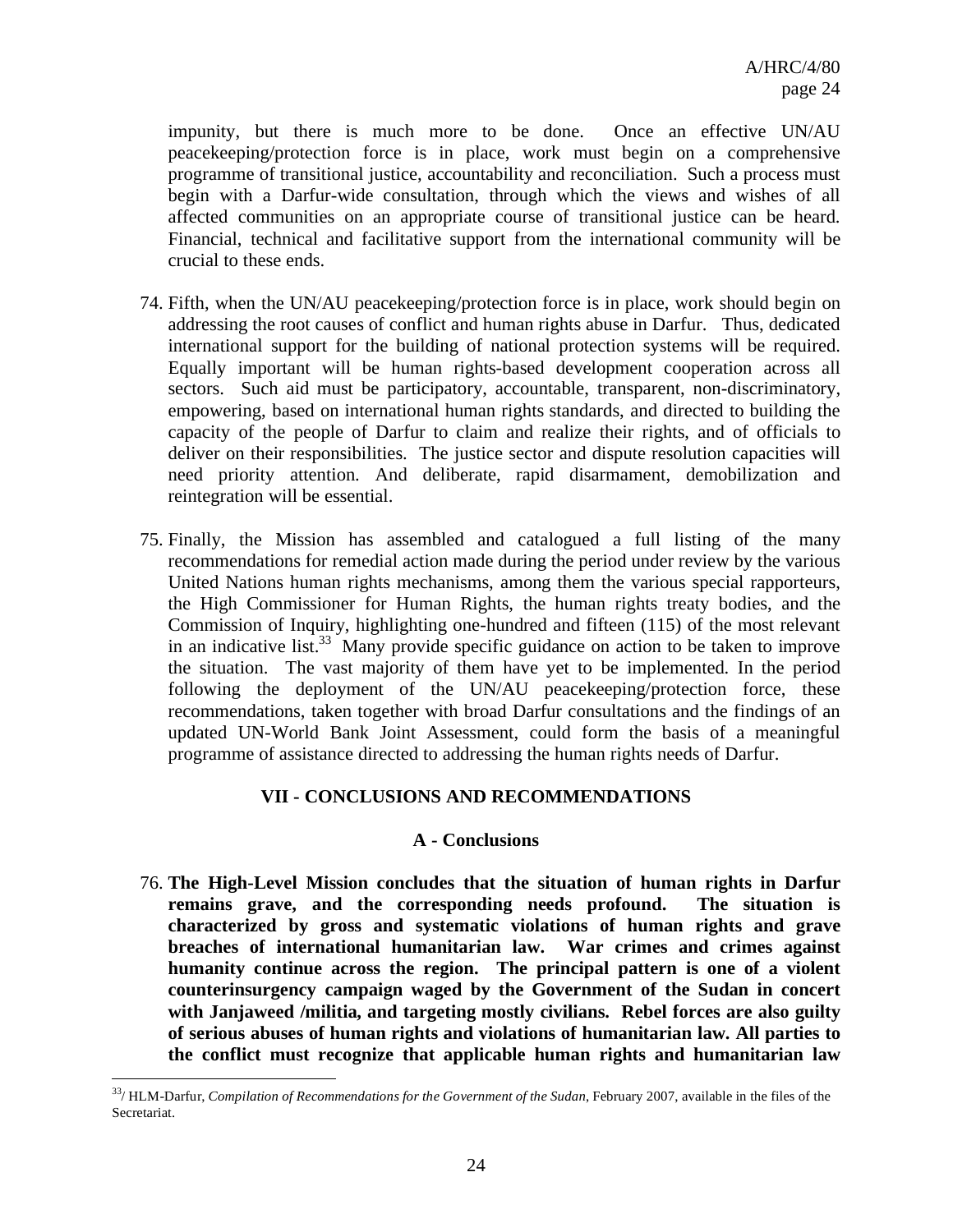**standards must be respected during internal armed conflict and that the "fog of war" is not an acceptable justification for violating these standards. While important steps have been taken by the international community, including the African Union and the United Nations, these have been largely resisted and obstructed, and have proven inadequate and ineffective. The needs identified by the Mission include immediate, effective protection of civilians, renewed progress toward peace, expanded humanitarian space, increased accountability for perpetrators, action to address root causes, meaningful compensation and redress for victims, and concerted efforts to implement the many existing recommendations of authoritative international human rights bodies. The Mission further concludes that the Government of the Sudan has manifestly failed to protect the population of Darfur from large-scale international crimes, and has itself orchestrated and participated in these crimes. As such, the solemn obligation of the international community to exercise its** *responsibility to protect* **has become evident and urgent.** 

#### **B - Recommendations**

#### **1 – Recommendations to the Human Rights Council**

- a) The Human Rights Council should remain seized of the situation in Darfur, regret the Government's manifest failure in its responsibility to protect civilians, condemn the continuing violations, and call for effective protection for civilians, accountability for perpetrators (including through action by the ICC) and compensation and redress for victims.
- b) The Human Rights Council should establish a dedicated procedure or mechanism to monitor the situation of human rights in Darfur, to measure the degree of implementation of outstanding recommendations by relevant United Nations human rights mechanisms and reports (including the special procedures, the treaty bodies, the Commission of Inquiry report, the reports of the High Commissioner for Human Rights and other relevant recommendations) and to report regularly to the Council. The mechanism should work in close cooperation with the Special Rapporteur on the Situation of Human Rights in the Sudan, whose mandate should be extended as required.
- c) The Human Rights Council should call for and actively support the establishment of a credible, independent national human rights commission for the Sudan, established in accordance with the Paris Principles and under the terms of the Interim National Constitution, with dedicated mandate, resources and capacity to address the grave situation in Darfur.

#### **2 – Recommendations to the Government of the Sudan**

d) The Government of the Sudan should cooperate fully in the deployment of the proposed UN/AU peacekeeping/protection force without further delay. It should remove all obstacles to the delivery of humanitarian assistance and abide scrupulously by the terms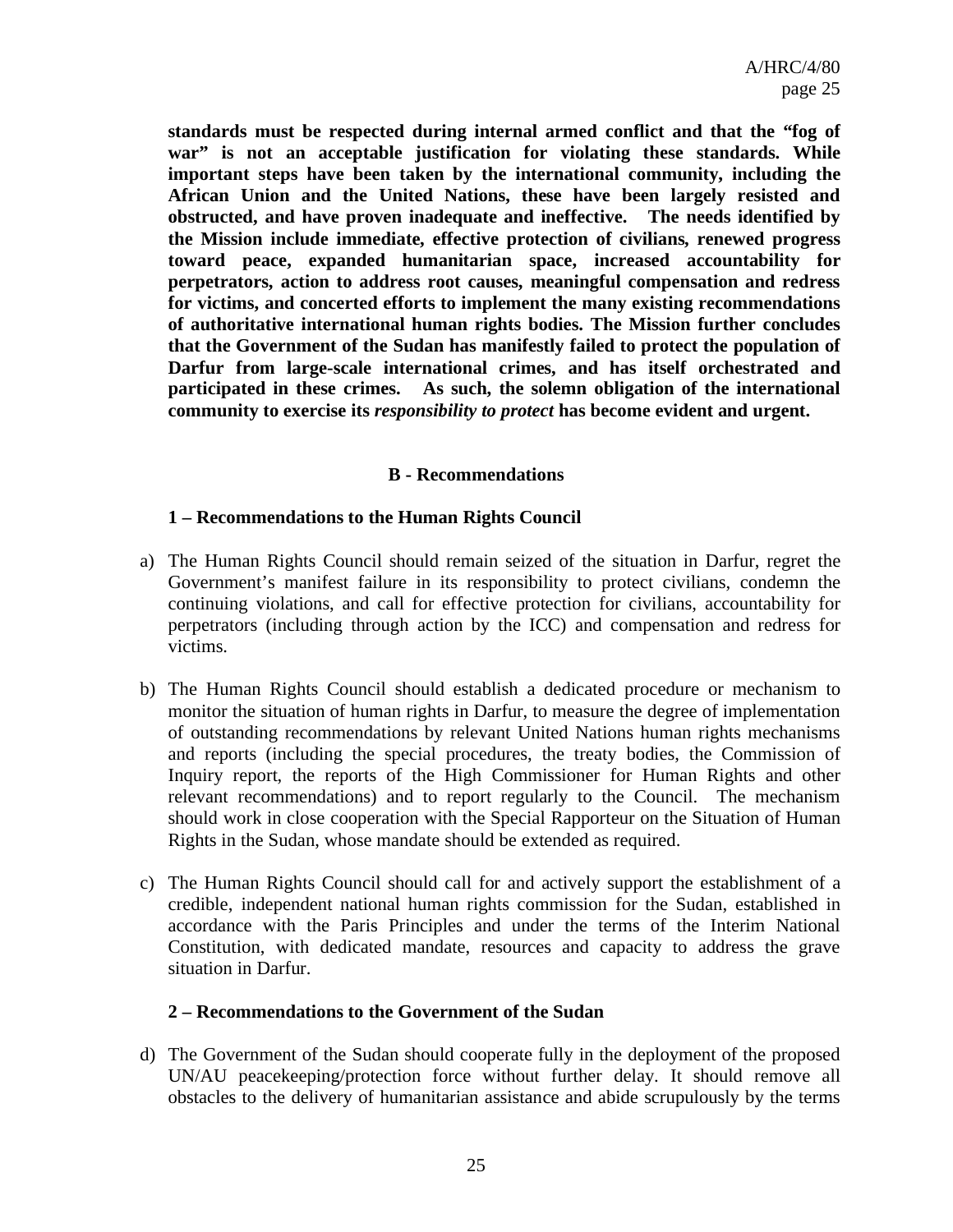of the Moratorium on Restrictions on Humanitarian Work in Darfur and the Status of Forces Agreement. It should ensure the free and safe movement of human rights monitors, and facilitate the access of UNMIS human rights offices and ICRC officials to all detainees and prisoners. It should as well afford full cooperation to the International Criminal Court.

- e) The Government of the Sudan should fully comply with its obligations under international human rights and humanitarian law, as well as those voluntarily undertaken in the signing of political agreements relating to the Darfur conflict, (CPA, DPA, and others) and fully implement the many recommendations of United Nations human rights mechanisms and inquiries, still outstanding. Sudan should end the targeting of civilians in Darfur, cease all support for Janjaweed/militia forces, and proceed with the disarmament, demobilization and reintegration of such forces. It should hold perpetrators to account, facilitate the safe return of refugees and IDPs, and ensure compensation and redress for victims.
- f) The Government of the Sudan should advance the process of harmonization of all laws and policies with the Interim National Constitution and international human rights standards. It should work for the establishment of a credible, independent national human rights commission for the Sudan, established in accordance with the Paris Principles and under the terms of the Interim National Constitution, with dedicated resources and capacity to address the grave situation in Darfur. It should further create the necessary legislative framework and institutions for democratization and the holding of free and fair elections. It should also move toward putting in place fair and equitable policies and programmes to reverse decades-long discrimination and economic, political and cultural marginalization of the people of Darfur.
- g) The Government of the Sudan should cooperate in the convening of a national conference on peace, human rights and a common vision for the Sudan, with the participation of political parties, women's groups, human rights defenders, community representatives, tribal leaders, and a broad cross-section of civil society from across the country. national conference should be supported and facilitated by the United Nations and the African Union.

#### **3- Recommendations to armed rebel movements in Darfur**

h) All armed rebels movements operating in and around Darfur should strictly observe and respect the requirements of international human rights and humanitarian law, take all necessary steps to clearly distinguish themselves from the civilian population, abstain from efforts to recruit fighters in IDP and refugee camps, cease all attacks against civilian and humanitarian targets, and ensure the free and safe access and movement of humanitarian personnel. All rebel movements should cooperate in good faith in the pursuit of peace.

#### **4- Recommendations to the international community**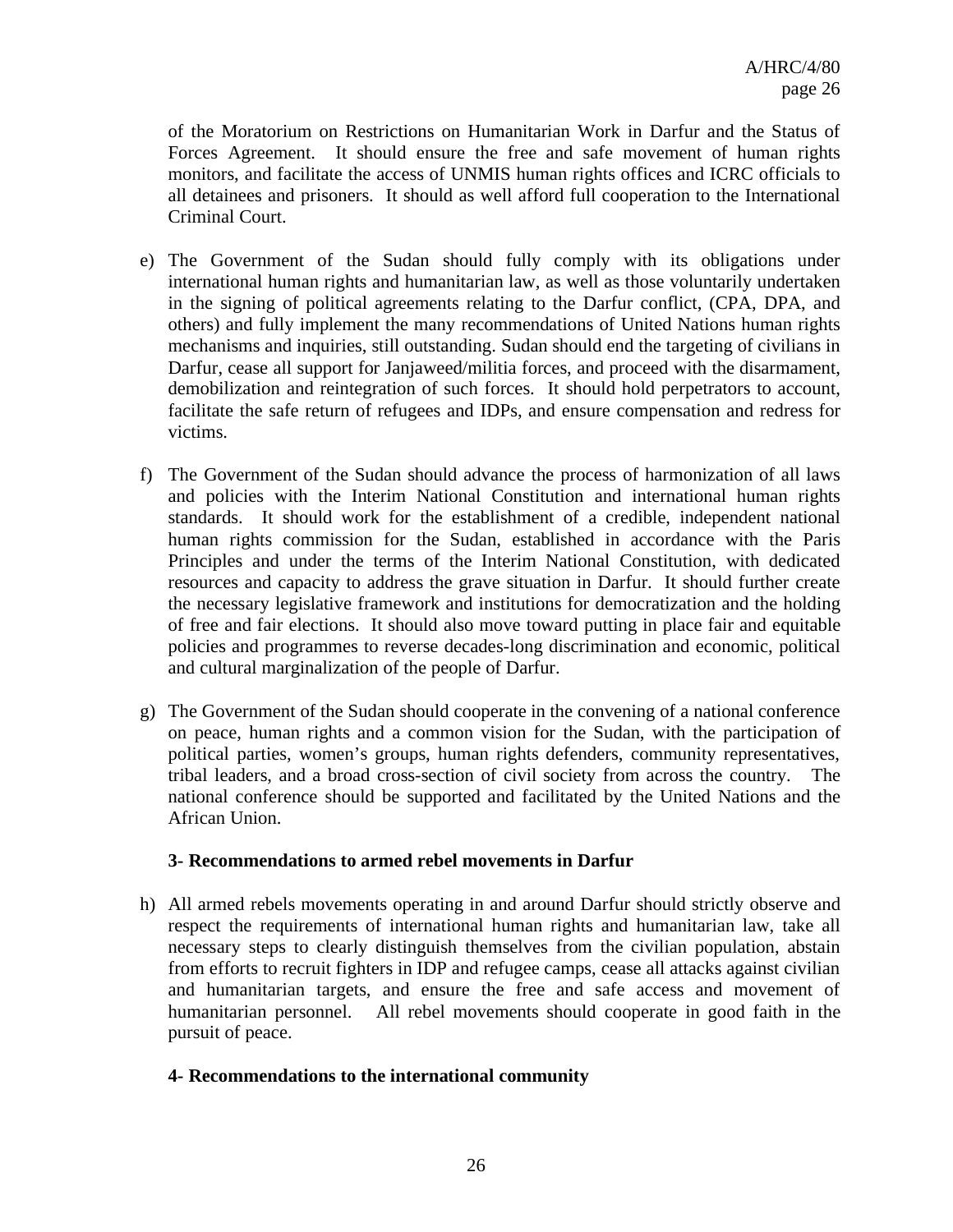- i) The Security Council should take urgent further action to ensure the effective protection of the civilian population of Darfur, including through the deployment of the proposed UN/AU peacekeeping/protection force and full cooperation with and support for the work of the International Criminal Court. All UN Security Council and AU Peace and Security Council resolutions should be fully implemented, including those relating to travel bans and the freezing of funds, assets, and economic resources of those who commit violations.
- j) The General Assembly of the United Nations should request the compilation of a list of foreign companies that have an adverse impact on the situation of human rights in Darfur. The list should be published and periodically updated. In addition, the GA should call upon all UN institutions and offices to abstain from entering into business transactions with any of the identified companies.
- k) The member States of the United Nations should urgently provide adequate funding and support for the UN support package to AMIS, for the deployment of the proposed UN/AU peacekeeping/protection force, for adequate numbers of international human rights monitors, for the continuing humanitarian needs of Darfur, for the establishment of a credible independent national human rights commission, and for programmes of compensation and redress for victims in Darfur. Member States should also be prepared to prosecute individuals suspected of committing war crimes and crimes against humanity in Darfur through the exercise of universal jurisdiction in national courts outside of the Sudan.
- l) The international community should adopt a fully unified approach in addressing Darfur, supporting the joint efforts of the UN and AU Envoys, and moving toward an expansion of the DPA process, to include all warring parties, as well as the representatives of civil society in Darfur. Particular attention must be paid to engaging women and women's organizations at all levels of the process.
- m) The international community should call for, support and facilitate the convening of a national conference on peace, human rights and a common vision for the Sudan, as proposed in subparagraph g, above.
- n) The international community should organize a regional conference, under the auspices of the UN and the AU, with the participation of all neighbouring and other concerned States, on the safeguarding and promotion of peace and human rights in the region.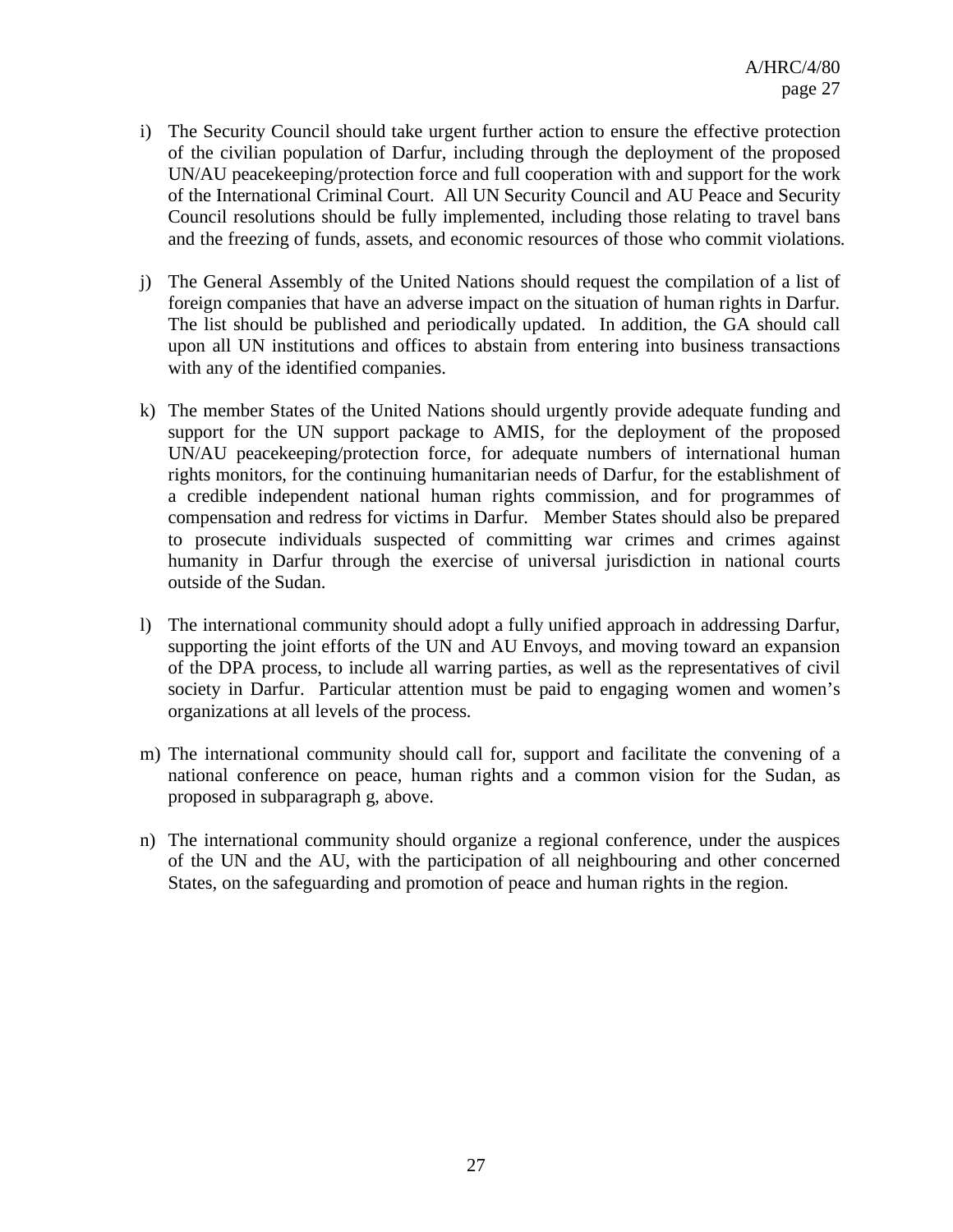# **ANNEXES**

## **ANNEX I**

### **DECISION ADOPTED BY THE HUMAN RIGHTS COUNCIL AT ITS FOURTH SPECIAL SESSION**

#### **S-4/101. Situation of human rights in Darfur**

At its 4th meeting, on 13 December 2006, the Human Rights Council decided, without a vote, to adopt the following text:

"*The Human Rights Council*,

 "1. *Expresses* its concern regarding the seriousness of the human rights and humanitarian situation in Darfur;

"2. *Welcomes* the signing of the Darfur Peace Agreement, urges its full implementation, and calls upon parties who have not signed it to do so, and upon all parties to observe the ceasefire;

"3. *Welcomes* the cooperation established by the Government of the Sudan with the Special Rapporteur on the situation of human rights in the Sudan and calls upon the Government to continue and intensify its cooperation with the Human Rights Council, its mechanisms, and the Office of the High Commissioner for Human Rights;

"4. *Decides* to dispatch a High-Level Mission to assess the human rights situation in Darfur and the needs of the Sudan in this regard, comprising five highly qualified persons, to be appointed by the President of the Human Rights Council following consultation with the members of the Council; as well as the Special Rapporteur on the situation of human rights in the Sudan;

"5. *Requests* the Secretary-General and the United Nations High Commissioner for Human Rights to provide all administrative, technical and logistical assistance required to enable the High-Level Mission to fulfil its mandate promptly and efficiently, in coordination with the President of the Human Rights Council and also requests the latter to consult as appropriate with the concerned country;

"6. *Requests* the High-Level Mission to report to the Council at its fourth session."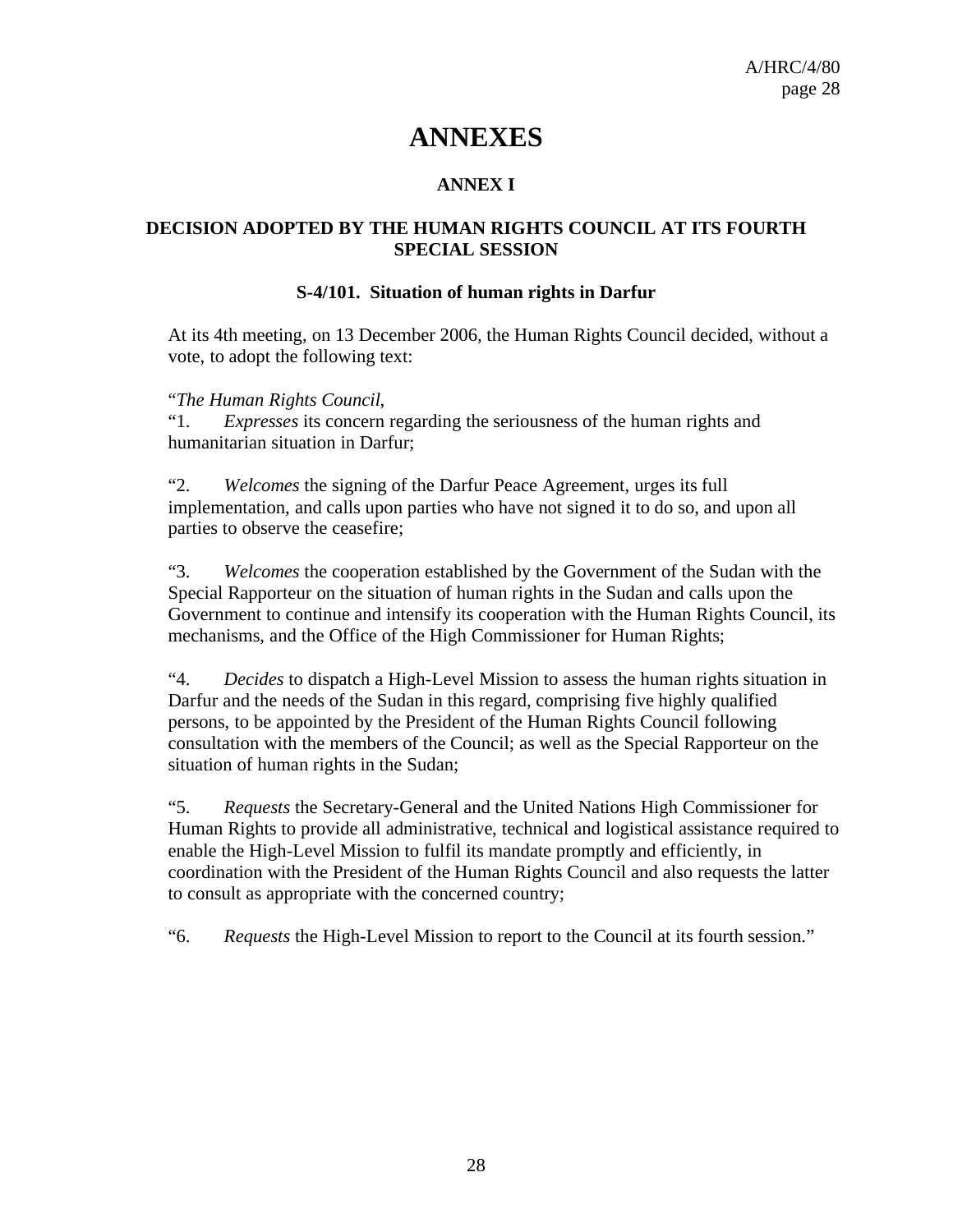#### **ANNEX II**

#### **TERMS OF REFERENCE OF THE HIGH-LEVEL MISSION TO DARFUR**

On 13 December 2006, at its Fourth Special Session, the Human Rights Council adopted decision S-4/101 on the situation of human rights in Darfur, in which it decided to dispatch a High-Level Mission to assess the human rights situation in Darfur and the needs of the Sudan in this regard, and to report to the Council at its fourth session.

In accordance with the decision of the Human Rights Council, the High-Level Mission comprises five highly qualified persons, appointed by the President of the Council, as well as the Special Rapporteur on the situation of human rights in the Sudan. It is thus composed of Professor Jody Williams (Head of Mission), Professor Bertrand Ramcharan (Member), Honorable Mart Nutt (Member), H.E. Ambassador Makarim Wibisono, (Member), H.E. Ambassador Patrice Tonda, (Member), and Dr. Sima Samar, (Special Rapporteur). Pursuant to paragraph 5 of the same resolution, the Mission will be supported and accompanied by a team of qualified staff appointed by the High Commissioner for Human Rights.

The Mission will conduct its work inside and outside of the Sudan between 5 February and 15 March 2007, and thereafter will report to the fourth session of the Human Rights Council.

The High-Level Mission Members and staff shall enjoy the privileges and immunities accorded to them by the 1946 Convention on the Privileges and Immunities of the United Nations, the United Nations Charter, and other applicable agreements.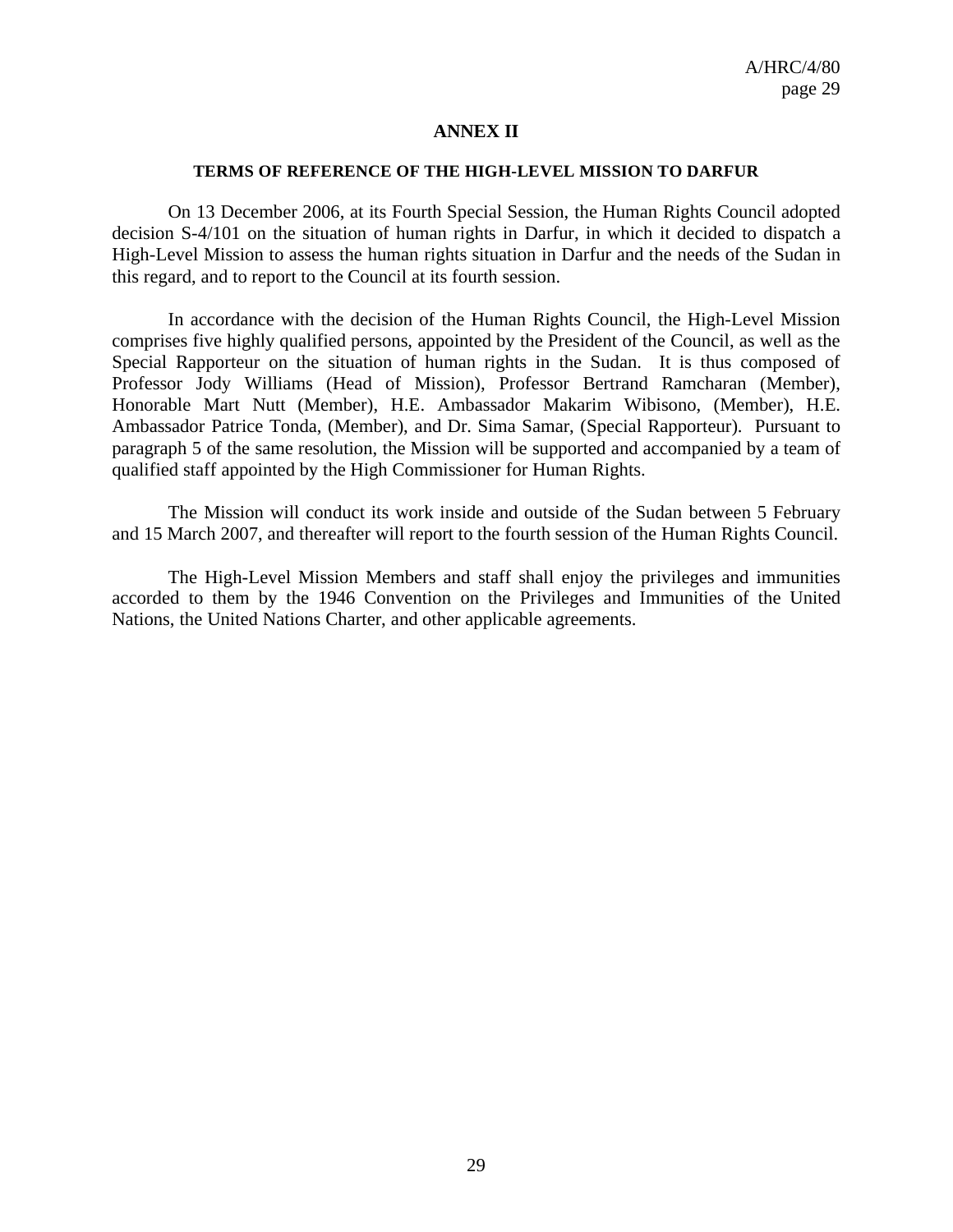#### **ANNEX III**

### **High-Level Mission on the Situation of Human Rights in Darfur Programme of Work**

## **Geneva Programme (1)**

#### **Sunday 4/2**

Arrival in Geneva

#### **Monday 5/2**

| 09.00-10.00                                                        | Introductions and briefings at Palais des Nations           |  |
|--------------------------------------------------------------------|-------------------------------------------------------------|--|
| 10.00-1015                                                         | Head of HLM Secretariat (Introduction, overview)            |  |
| 10.15-11.00                                                        | OHCHR, Sudan Desk (briefing on Sudan & Darfur)              |  |
| 11.00-11.10                                                        | <b>OHCHR</b> , (Administrative matters)                     |  |
| 14.30–15.30                                                        | Geneva Institute for Human Rights                           |  |
| 16.00-16.15                                                        | OHCHR, Executive Director, Commission of Inquiry for Darfur |  |
| 16.15-16.30                                                        | <b>OHCHR Gender and Women's Human Rights Unit</b>           |  |
| 16.30-16.45                                                        | <b>OHCHR Special Procedures Unit</b>                        |  |
| 17.00-18.00                                                        | UN Special Advisor on Prevention of Genocide                |  |
| 18.15 - 18.45                                                      | Meeting with High Commissioner for Human Rights             |  |
| Head of the mission: meting with the Ambassador of Sudan in Geneva |                                                             |  |
|                                                                    |                                                             |  |

#### **Tuesday 6/2**

|                    | 09.00-10.00 Human Rights Watch    |
|--------------------|-----------------------------------|
|                    | 10.00-11.00 Amnesty International |
| 11.00-11.30 UNICEF |                                   |
| 11.30-12.30 OCHA   |                                   |

#### **Wednesday 7/2**

|                   | 09.30-10.00 Norwegian Refugee Council                              |
|-------------------|--------------------------------------------------------------------|
|                   | 10.00-11.00 Darfur Relief and Documentation Centre                 |
|                   | 11.30-12.30 Mission consultations                                  |
|                   | 14.00–15.00 President of the Human Rights Council                  |
|                   | 15.00-16.00 Mission consultations                                  |
|                   | 16.30-17.00 International Centre for Transitional Justice          |
| 17.00–18.00 UNHCR |                                                                    |
|                   | Head of the mission: meting with the Ambassador of Sudan in Geneva |

#### **Thursday 8/2**

09.00-10.00 ICRC President and delegates 14.00-14.45 International Crisis Group 14.45–15.45 European Union Presidency 16.00-17.00 African Union *Head of the mission: meting with the Ambassador of Sudan in Geneva.*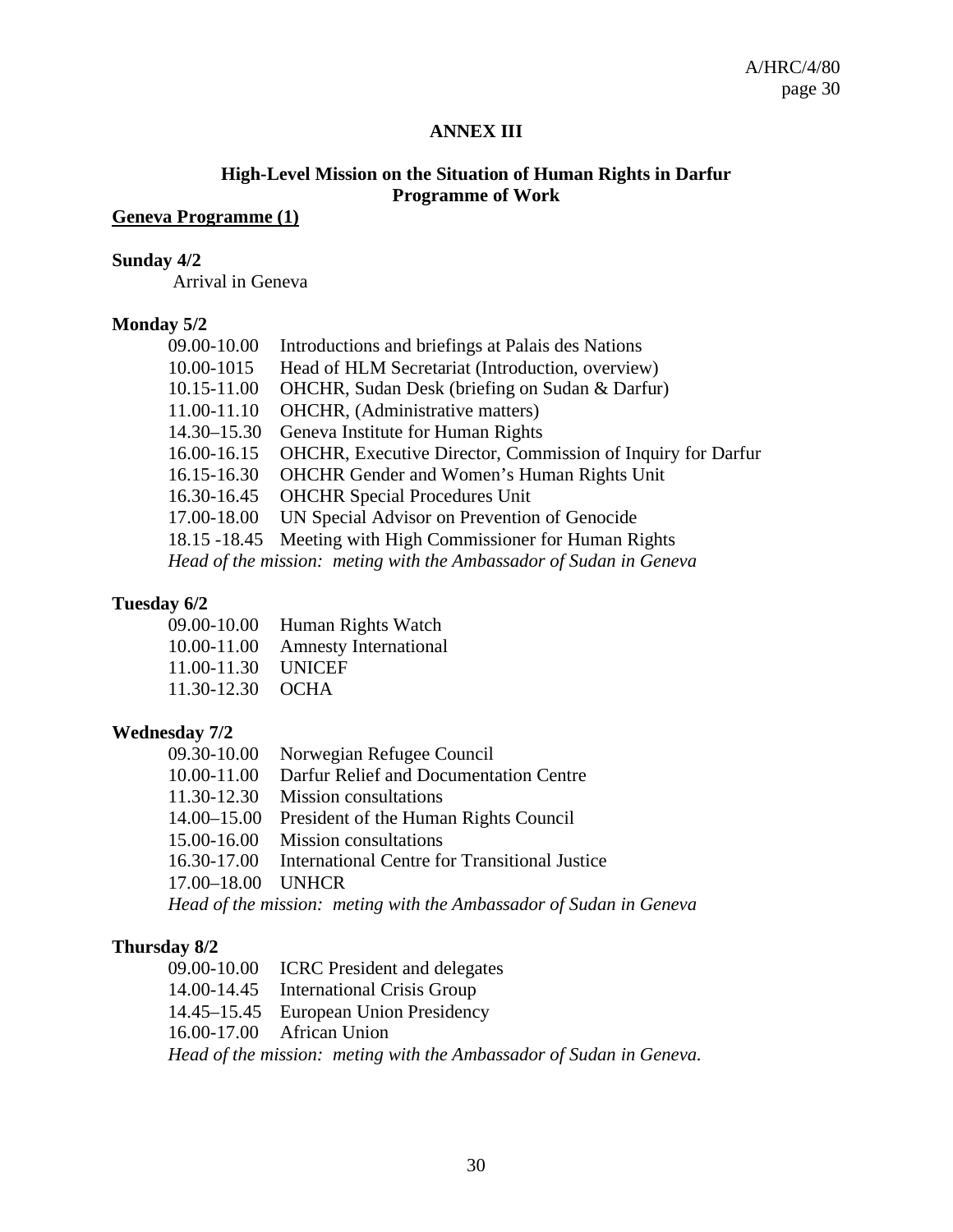## **Friday 9/2**

| 09.30-10.00 Consultations, academic researchers on Darfur                     |
|-------------------------------------------------------------------------------|
| 10.00-10.30 Pre-deployment Security Briefing                                  |
| 10.30-11.00 Mission consultations                                             |
| 11.00-11.45 Former UN Resident Coordinator in Sudan                           |
| $11.45 - 12.45$ Press briefing                                                |
| $14.00 - 15.00$ Representatives of 6 international humanitarian organizations |
| 15.00-17.00 Mission consultations                                             |
|                                                                               |

## **Saturday 10/2**

| 06.50/07.00 | Departure for Addis Ababa |
|-------------|---------------------------|
|             |                           |

## **Addis Ababa Programme**

### **Saturday, 10/2**

| 21.05/21.55 | Arrival in Addis Ababa |
|-------------|------------------------|

## **Sunday, 11/2**

Mission consultations

## **Monday, 12/2**

| 09.00-10.15 | <b>Mission Consultations</b>                                  |
|-------------|---------------------------------------------------------------|
| 10.15-11.15 | Meeting with former Governor of Darfur                        |
| 11.15-12.30 | Senior Officials of the African Union Peace and Security Team |
| 15.00-16.00 | <b>African Union Military Briefing</b>                        |
| 16.00-17.00 | Consultations, academic researchers on Darfur                 |
| 17.00-17.30 | Consultations, academic researchers on Darfur                 |
|             |                                                               |

## **Tuesday, 13/2**

| 09.00-10.15 | <b>Mission Consultations</b>                    |
|-------------|-------------------------------------------------|
| 10.15-11.30 | Acting SRSG for Sudan and UNMIS representatives |
| 12.00-12.15 | <b>ECA Deputy Executive Secretary</b>           |
| 12.15-13.30 | Representatives of ECA Working Group on Darfur  |

## **Wednesday, 14/2**

| A.m.        | <b>Mission</b> consultations                 |
|-------------|----------------------------------------------|
| 16.00-17.00 | <b>Sudanese Organization Against Torture</b> |

## **Thursday 15/2**

Travel to Chad

## **Chad Programme**

## **Friday, 16/2**

| -------,,, , --- |                 |
|------------------|-----------------|
| 09.30-10.30      | Working session |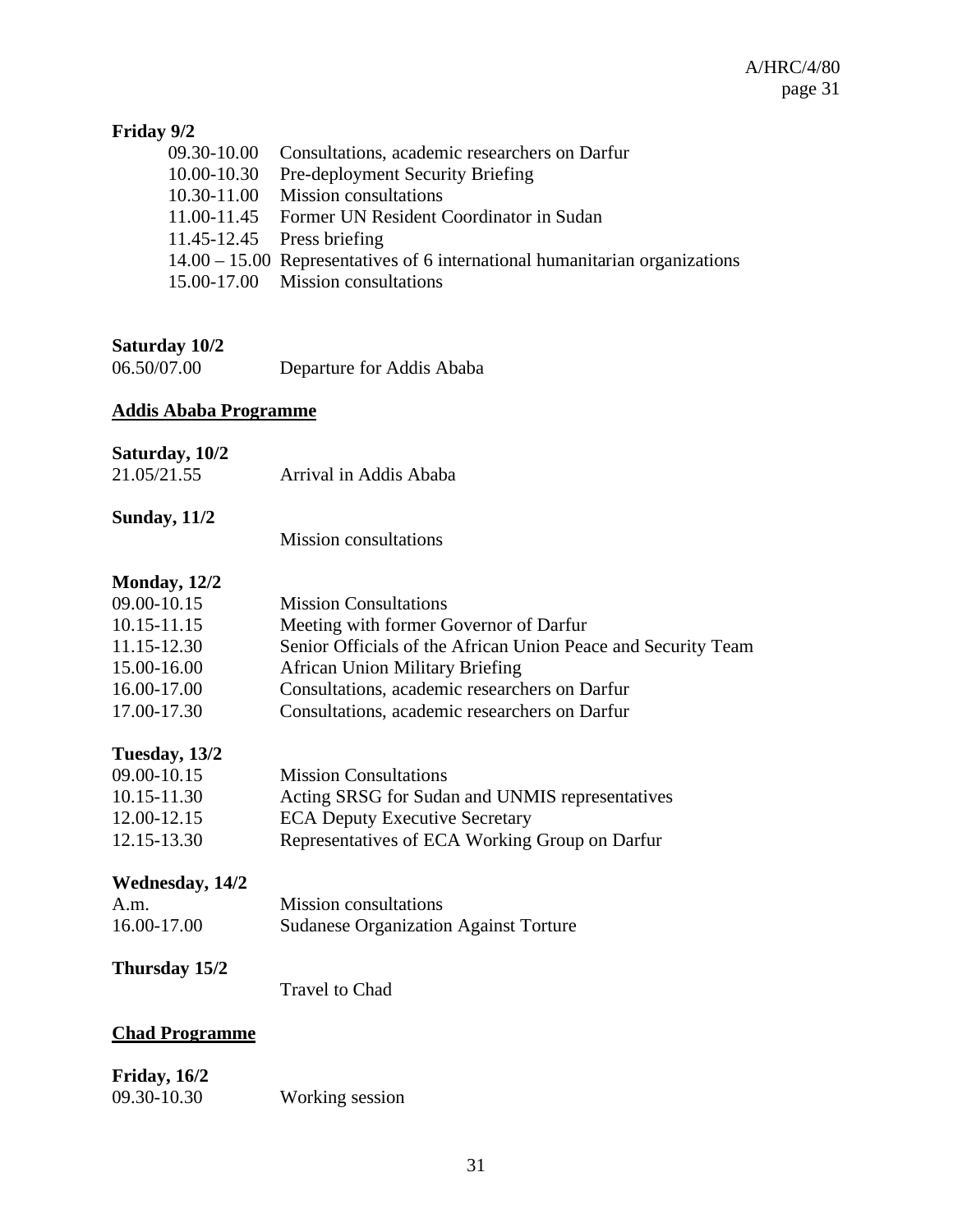| 10.30-12.00 | HLM preparations on research/interview techniques while in camps |
|-------------|------------------------------------------------------------------|
| 14.00-15.00 | Representatives of Suleiman Jamous                               |
| 15.00-16.00 | JEM and NRF representatives                                      |
| 16.00-19.00 | <b>Mission</b> consultations                                     |

### **Saturday, 17/2**

| 08.00       | Depart from N'Djamena Airport to Abeche             |
|-------------|-----------------------------------------------------|
| 09.30       | Arrival in Abeche and transfer to Gaga Refugee Camp |
| 11.30-14.30 | Interviews with refugees from Darfur                |
| 14.30-16.00 | Return to Abeche                                    |
| 16.00-19.30 | <b>Mission</b> consultations                        |

## **Sunday, 18/2**

| 08.30       | Depart for Farchana area                      |
|-------------|-----------------------------------------------|
| 09.00-15.00 | Interviews with refugees in Breiding camp     |
| 15.00       | Depart camp for Abeche                        |
| 16.00-18.00 | Meeting with UNHCR Protection staff in Abeche |
| 18.00-19.30 | <b>UNICEF</b>                                 |

## **Monday, 19/2**

| 09.30       | Depart Abeche Airport for N'Djamena |
|-------------|-------------------------------------|
| 11.30       | Arrival in N'Djamena                |
| 15.00-17.00 | Meeting with the UN Country Team    |
| 17.00-20.00 | <b>Mission</b> consultations        |
| 00.00       | Departure for Geneva                |

## **Tuesday, 20/2**

Arrival in Geneva

## **Geneva Programme (2)**

| Wednesday, $21/2$ – Friday, $23/2$ |                                                                              |
|------------------------------------|------------------------------------------------------------------------------|
|                                    | Data compilation and review                                                  |
| Monday, 26/2                       |                                                                              |
|                                    | Reconvening of Mission members in Geneva<br>Consultations and report writing |
| Tuesday, 27/2                      | Consultations and report writing                                             |
| <b>Wednesday 28/2</b>              |                                                                              |
|                                    | Consultations and report writing                                             |
|                                    | Teleconference with Mr Suleiman Jamous                                       |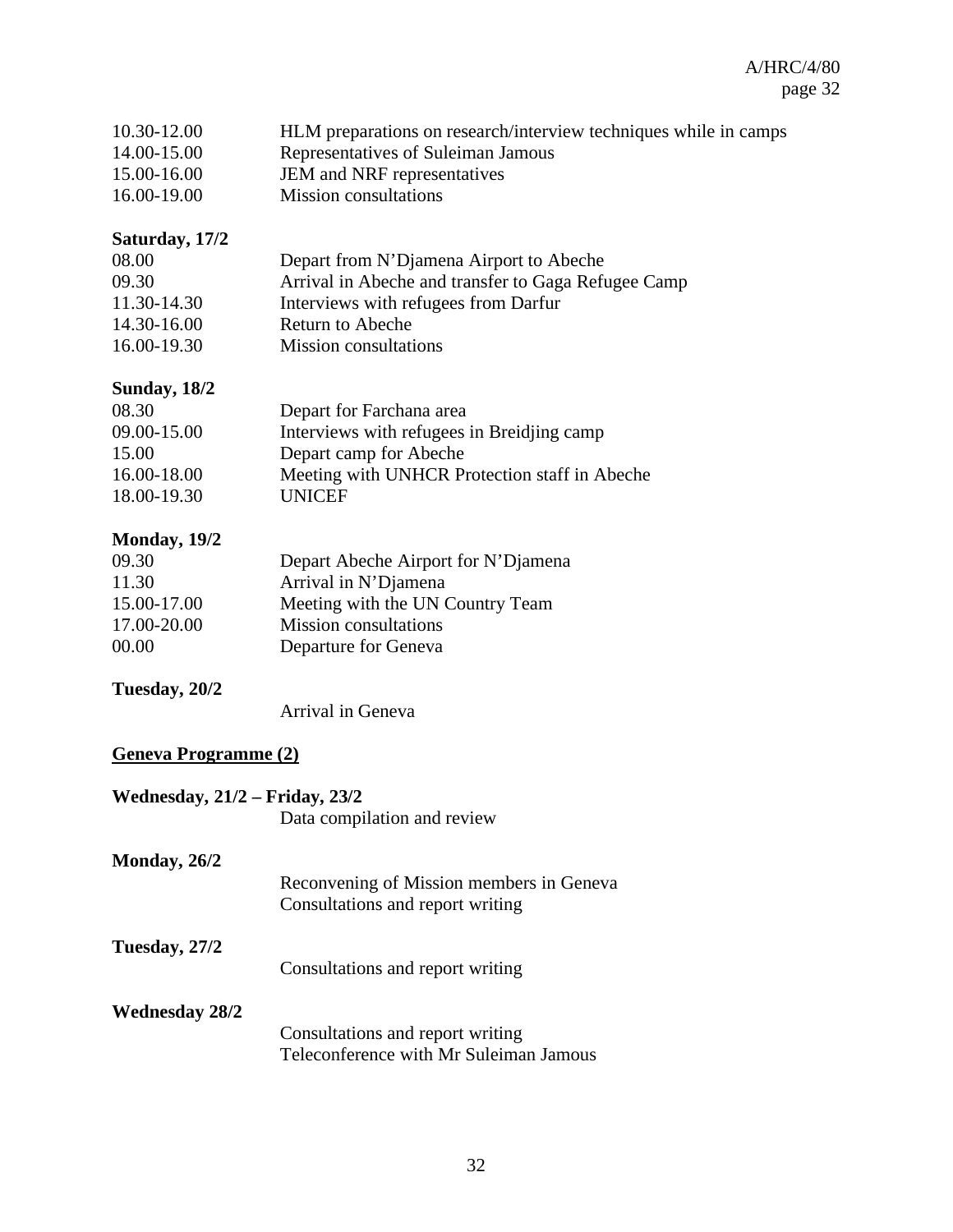| Thursday, 1/3 |                                                      |
|---------------|------------------------------------------------------|
|               | Consultations and report writing                     |
|               | UN Special Envoy Eliasson and AU Special Envoy Salim |
|               |                                                      |

**Friday, 2/3** 

Consultation and report writing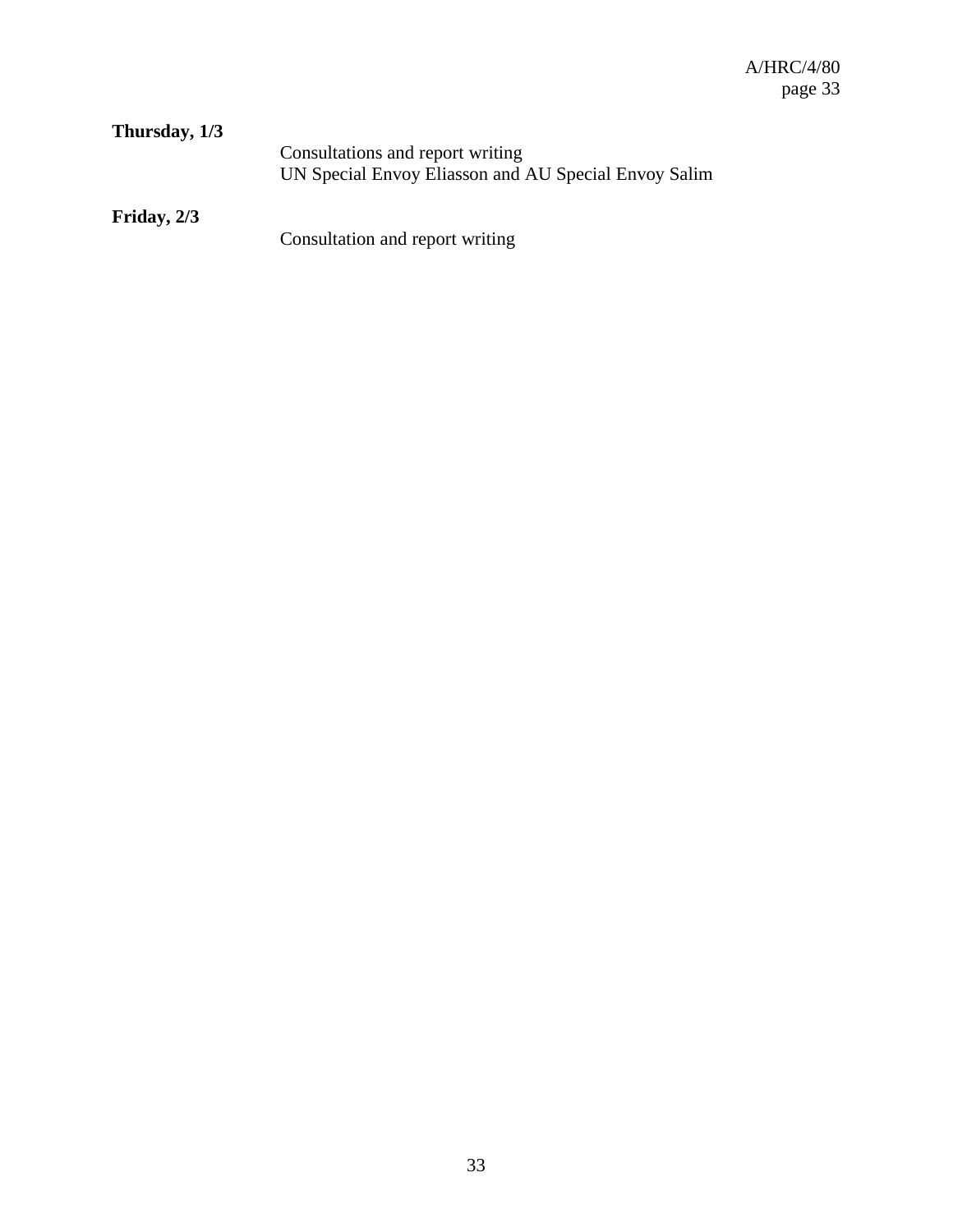### **ANNEX IV**

## **LIST OF KEY DOCUMENTS CONSULTED**

## **United Nations Documents**

- 1. OHCHR, Compilation of obligations and commitments by the Sudan on Darfur, 2007
- 2. OHCHR, Compilation of recommendations made to the Sudan on Darfur, 2007
- 3. OHCHR, Third Periodic report on the Human Rights Situation in Sudan, April 2006
- 4. OHCHR, Fourth Periodic Report on the Human Rights Situation in Sudan, July 2006
- 5. OHCHR, Sixth Periodic Report on the Human Rights Situation in Sudan, November 2006
- 6. OHCHR, Fifth Periodic Report on the Human Rights Situation in Sudan, October 2006
- 7. OHCHR, Report of the commission on Human Right on the situation of human rights in Darfur region of the Sudan, E/CN.4/2005/3, May 2004
- 8. OHCHR, Briefing Paper for the Human Rights Council special session on the human rights situation in Darfur, December 2006
- 9. OHCHR, Briefing note for the High Level Mission on the status of Darfur-specific recommendations made by UN Special Procedures, February 2007
- 10. United Nations, Monthly reports of the Secretary-General on Darfur (15 reports between April, 2005 and February, 2007)
- 11. United Nations, Monthly reports of the Secretary-General on the Sudan (10 reports between April 2005 and February 2007)
- 12. United Nations, Reports of the Secretary-General on the Sudan pursuant to paragraphs 6, 13 and 16 of Security Council resolution 1556(2004), paragraph 15 of resolution 1564 (2004) and paragraph 17 of resolution 1574 (2004) (S/2005/10 (January 2005 to December 2006)
- 13. United Nations, Reports of the Special Rapporteur on the human rights situation in the Sudan, E/CN.4/2006/111, January 2006 and A/61/469, September 2006
- 14. United Nations, Report of the Representative of the Secretary-General on the human rights of internally displaced persons - Mission to Sudan, E/CN.4/2006/71/Add.6, February 2006
- 15. United Nations, Letter from Mr. Juan E. Mendez, Special Adviser to the Secretary-General on the Prevention of Genocide addressed to the President of the Human Rights Council, A/HRC/S-4/3, December 2006
- 16. United Nations, Letter from Ms. Sima Samar, Special Rapporteur on the situation of human rights in the Sudan, addressed to the President of the Human Rights Council, A/HRC/S-4/4, December 2006
- 17. United Nations, Report of the Secretary-General on Sudan, S/2005/579, September,2005
- 18. United Nations, Report of the Secretary-General on United Nations assistance to the African Union Mission in the Sudan S/2005/285, May 2005
- 19. Letter from Mr. Antonio Cassese, former Chairperson of the International Commission of Inquiry on Darfur addressed to the President of the Human Rights Council, 7 December 2006
- 20. United Nations, Report of the Secretary-General on children and armed conflict in the Sudan S/2006/662, August 2006
- 21. United Nations, Report of the Secretary-General on children and armed conflict in the Sudan, S/2006/665, August 2006
- 22. Report of the International Commission of Inquiry on Darfur to the United Nations Secretary-General, 25 January 2005